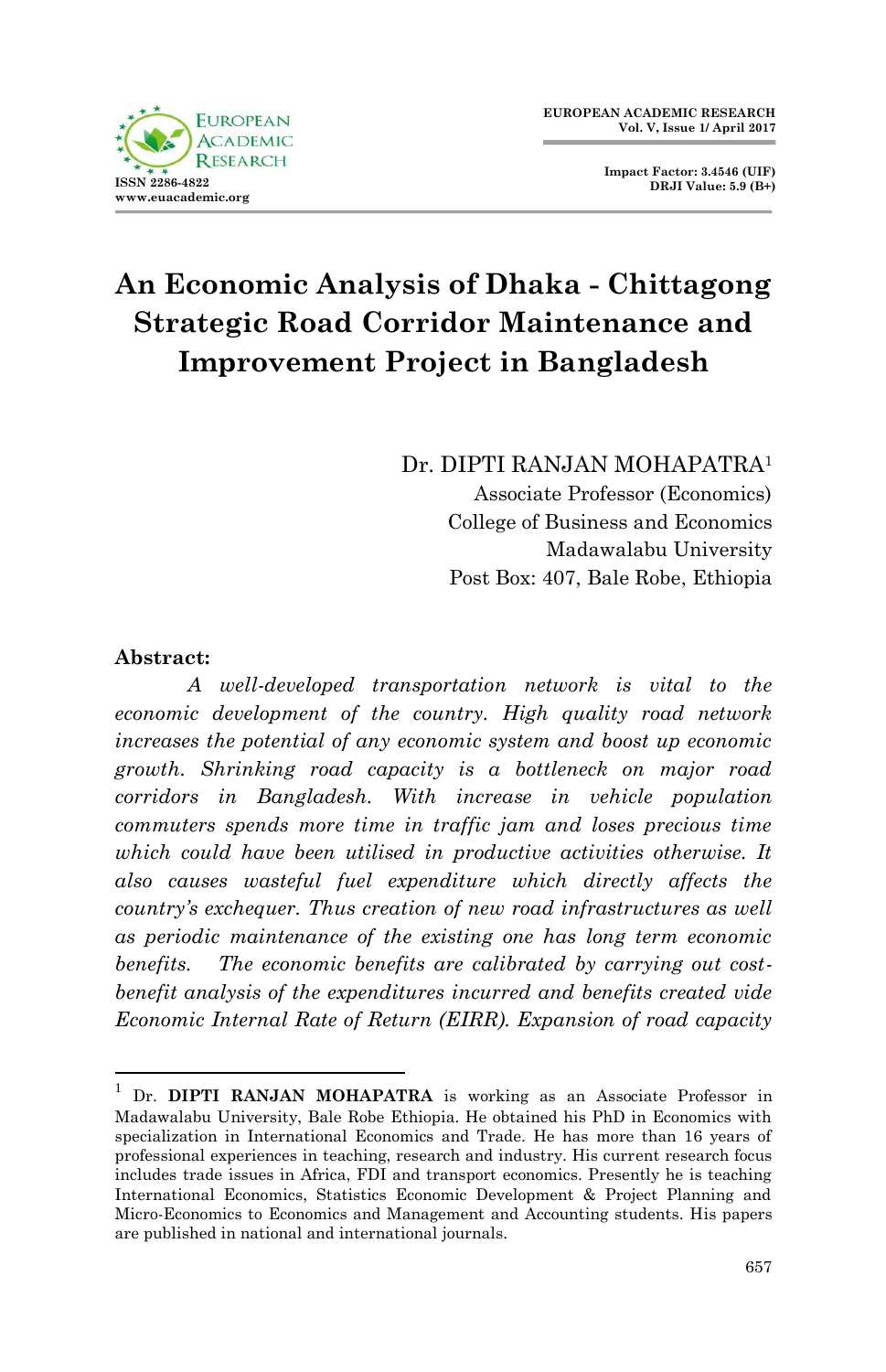*and maintenance of Dhaka Chittagong Road Corridor (DCRC) considered as the most important of the five major road corridors in Bangladesh was initially taken up during Fifth Five Years Plan (1997- 2002) as part of Bangladesh's Road Maintenance and Improvement Programme. DCRC is frequented with heavy traffic jam due to ever increasing vehicle population and dilapidated road capacity. Bangladesh government had undertaken improvement of road corridors and maintenance work along DCRC with support of Asian Development Bank. Here an economic analysis was carried out to find out the benefits of this road improvement and maintenance works. SCF of 0.85 was considered to convert financial costs into economic costs. The EIRR for three Corridor Improvement Components were found out to be 32.91, 16.92, 12.22 and two Road Improvement Components were 29.80 and 26.95. The sensitivity analysis also proved the robustness of the project in changing cost conditions. Overall the proposed investment programmes were found to be economically viable.*

**Key words**: EIRR, economic viability, sensitivity analysis, traffic congestion, VOC savings, time savings

**JEL Classification: D6, R4, R42**

## **1.0 INTRODUCTION**

Chittagong is the most important port in Bangladesh which handled around 2 to 2.5 million TEUs (twenty feet equivalent unit containers) in 2016. Majority of Bangladesh imports and exports are carried out through Chittagong port and manages 85 to 95 percent of the country's international as well as domestic trade. In Bangladesh thirty per cent of the government revenue comes from Chittagong port and Custom House Chittagong (CHC).

However, the importance of the port is depends upon the efficient transport system. In this context the importance of Dhaka-Chittagong Corridor is paramount. It is a part of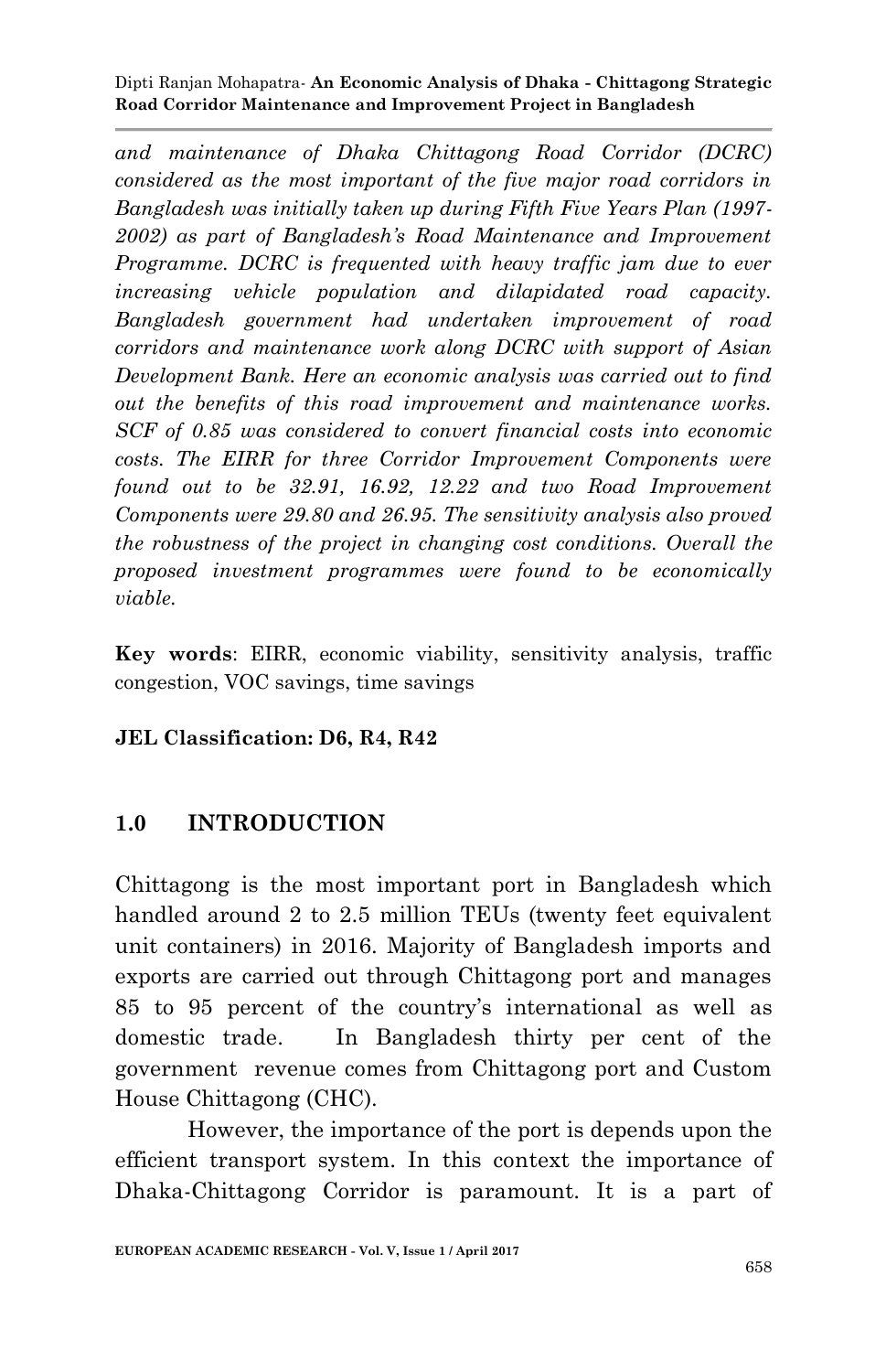country's development focus on road infrastructure development which was undertaken as part of its Fifth Five Years Plan, 1997-2002. It is one of the five major road corridors project aim to connect country's capital with main port. This corridor caters to 16 per cent of the land area, 30-35 per cent of the population and 50 per cent of the national GDP, and 85 per cent of international maritime trade of the country. Thus the expansion of the road corridor and establishment of an efficient transport system is expected to bring a boost to country's economic growth by 1 per cent especially the southeast region and contribute to poverty reduction.

*Project Scope:* Asian Development Bank (ADB) initially approved the Road Maintenance and Improvement Project (RMIP) work in November 2000 in response to the Bangladesh's focus on the development of the country's five major road corridors. Expanding the capacity of the Dhaka–Chittagong Corridor, which was one of the five corridors, was necessary to establish efficient transport between the country's capital and its main port helping to develop a satellite township. Improvement of the road network under the project was expected to lead to significant economic growth. It was further expected that such kind of project would introduce precise policy and institutional reforms in the road subsector to upkeep improvements in road maintenance, and allow a larger involvement by the private sector. The project was expected to complete in June 2005 but was actually completed after four years of actual target in April 2009. The project is considered as successful, highly relevant, effective, efficient, but less likely to be sustainable *(ADB, 2009)*<sup>2</sup> .

## **2.0 LITERATURE REVIEW**

<sup>1</sup> <sup>2</sup> ADB, 2009, Project *Completion Report: Bangladesh: Road Maintenance and Improvement Project* (Loans 1789 and 1790). Manila.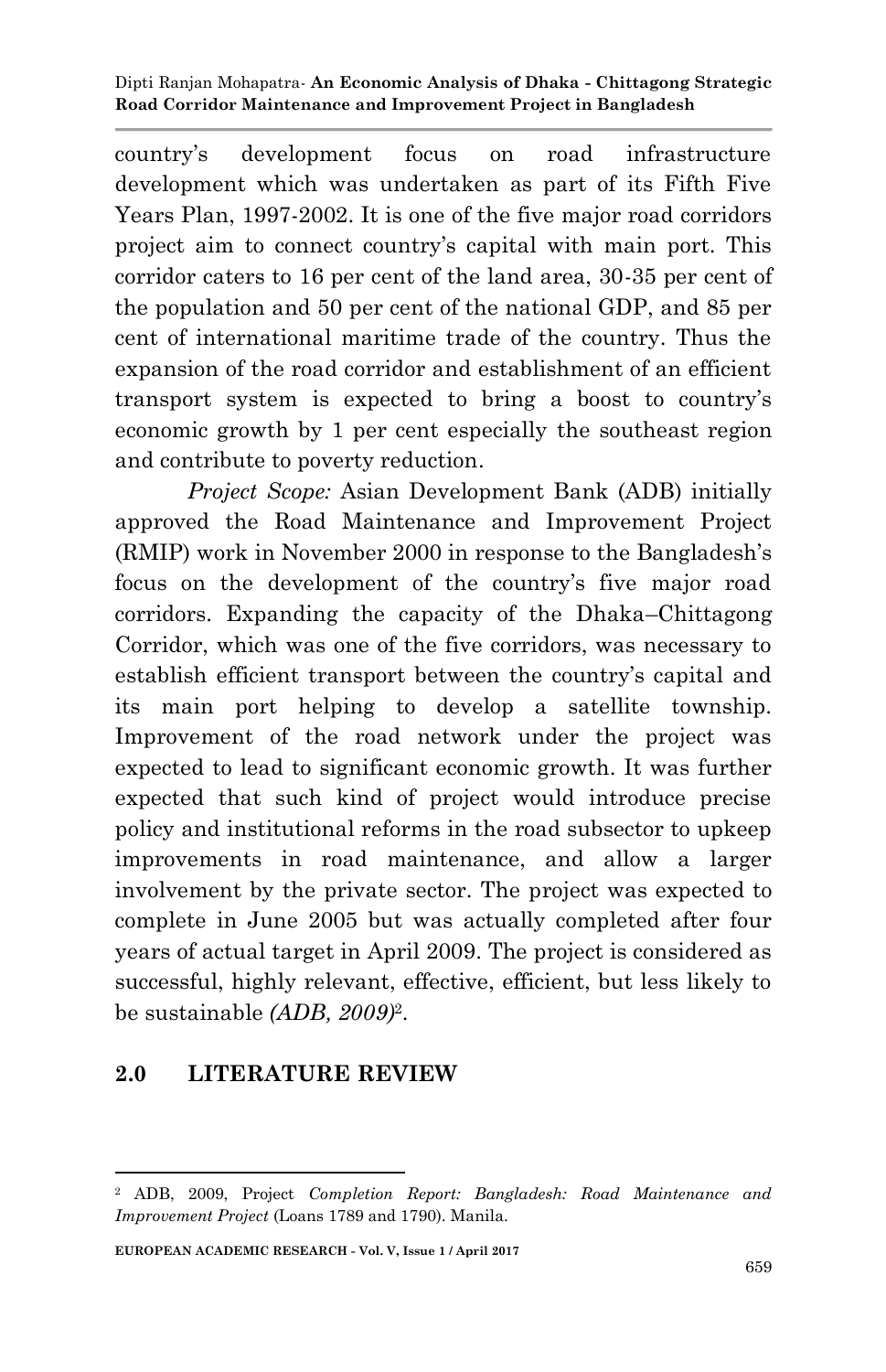*Background:* At the time of undertaking work for this project the road network conditions of Bangladesh was shabby. This was due to poor and inadequate maintenance that give rise to inefficient, costly and undependable transport services. This inhibited labour, goods, and services movements. Large vehicles population, poor road safety measures, and absence of traffic regulations implementations create high level of road accidents. Further total expenditure on periodic maintenance was always less than the desired level to maintain road assets sustainability. This hampered the maintenance activities as well. Inadequate maintenance and rehabilitation of road network was also responsible in prolonged road congestion and traffic volume is larger than the capability road on major and strategic corridors. In this context, the capacity of the South-East Road Corridor from the country's capital (Dhaka) to its main port (Chittagong) required expansion to create employment opportunities, reducing poverty so as to boost up economic development. This requires transparent, effective maintenance system and private sector participation in road sector projects. In 2000, the Bangladesh government pursued the support and special fund assistance from Asian Development Bank (ADB) for improvement and reduction road maintenance backlog in the Southeast Road Corridor between Dhaka and Chittagong. There was private sector participation in this project to increase the economic efficiency and reduce the burden on public financing of road sector projects. Various feasibility studies such as reports on the environment, land acquisition and resettlement, and poverty reduction impacts were carried out beforehand.

The project aimed at expansion of road capacity and improving transport efficiency by upgradation of road maintenance work. This could be achieved through implementation of right policy elements and choosing an appropriate investment environment. Further, it aimed to speed up economic development and poverty reduction vide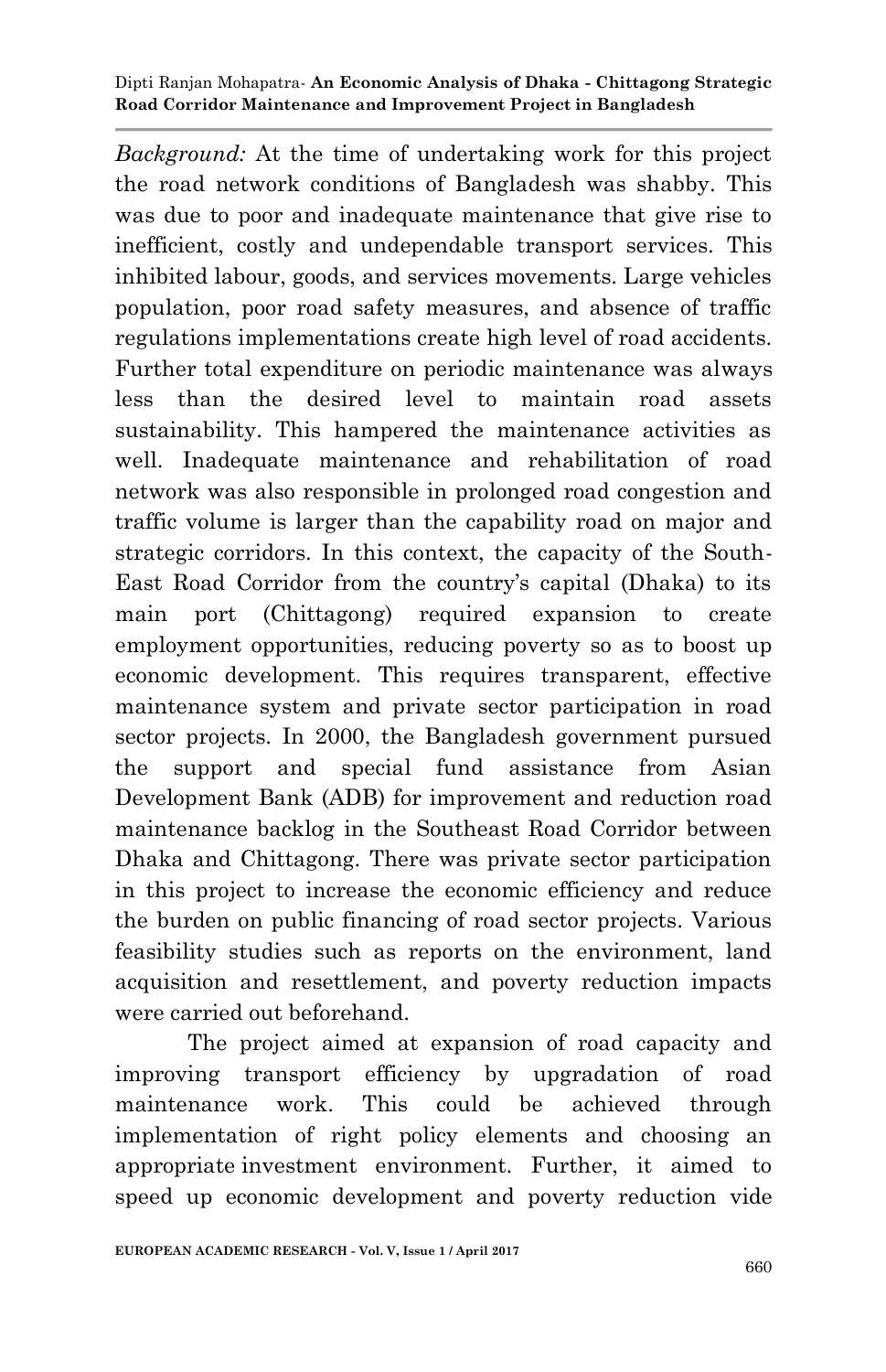upgrading strategic road corridors in the country. However, in order to achieve transport efficiency it vital to make sufficient provision for road maintenance along with expansion of road infrastructures. It was envisaged to make the programme successful by active participation of public and private participations.

There was a huge bottleneck in road capacity expansion in Bangladesh as the modal shares of traffic were increasing at a rapid rate. Analysis of past data revealed the demand for road transport increased at annual rate of 8% for passengers and 7% for freight in early 1990s to 72% and 65% respectively in 1998 to 88% of passenger kilometres (km) and 80% of freight-ton km in 2006 *(Bangladesh Sixth Five-Year Plan FY 2011 – 2015)* <sup>3</sup> . This resulted in congestion and reduced transport efficiency in major corridors. Thus it was obvious to expand the capacity of the Dhaka–Chittagong Corridor which served to the majority of freight and passenger traffic and one of the strategic sections with the highest traffic levels with utmost importance to the economy. The traffic movement was above 10,000 vehicles per day, with a huge proportion of trucks and buses with over 7% to 8% traffic growth per annum at the time of appraisal.

Roads and Highways Department (RHD) of Bangladesh administered about 20,850 km of roads network in 1999 *(Roads and Highways Department 2012 – 13)*. <sup>4</sup> The repairs and maintenance of these roads required a significant amount of money every year. But these funding remained resulting in premature deteriorations of these roads. Thus, there is an urgent need to make provision for a periodic maintenance so as to avoid the heavy cost at a latter date. Lack of strategic planning, financing, and execution has made periodic maintenance practices inadequate.

1

<sup>3</sup> Bangladesh Sixth Five-Year Plan FY 2011 – 2015 — *Accelerating Growth and Reducing Poverty*, Planning Commission, Ministry of Planning Government of the People's Republic of Bangladesh. July 2011.

<sup>4</sup> HDM Circle. Maintenance and Rehabilitation Needs Report of 2012–2013 for RHD Paved Roads, Roads and Highways Department.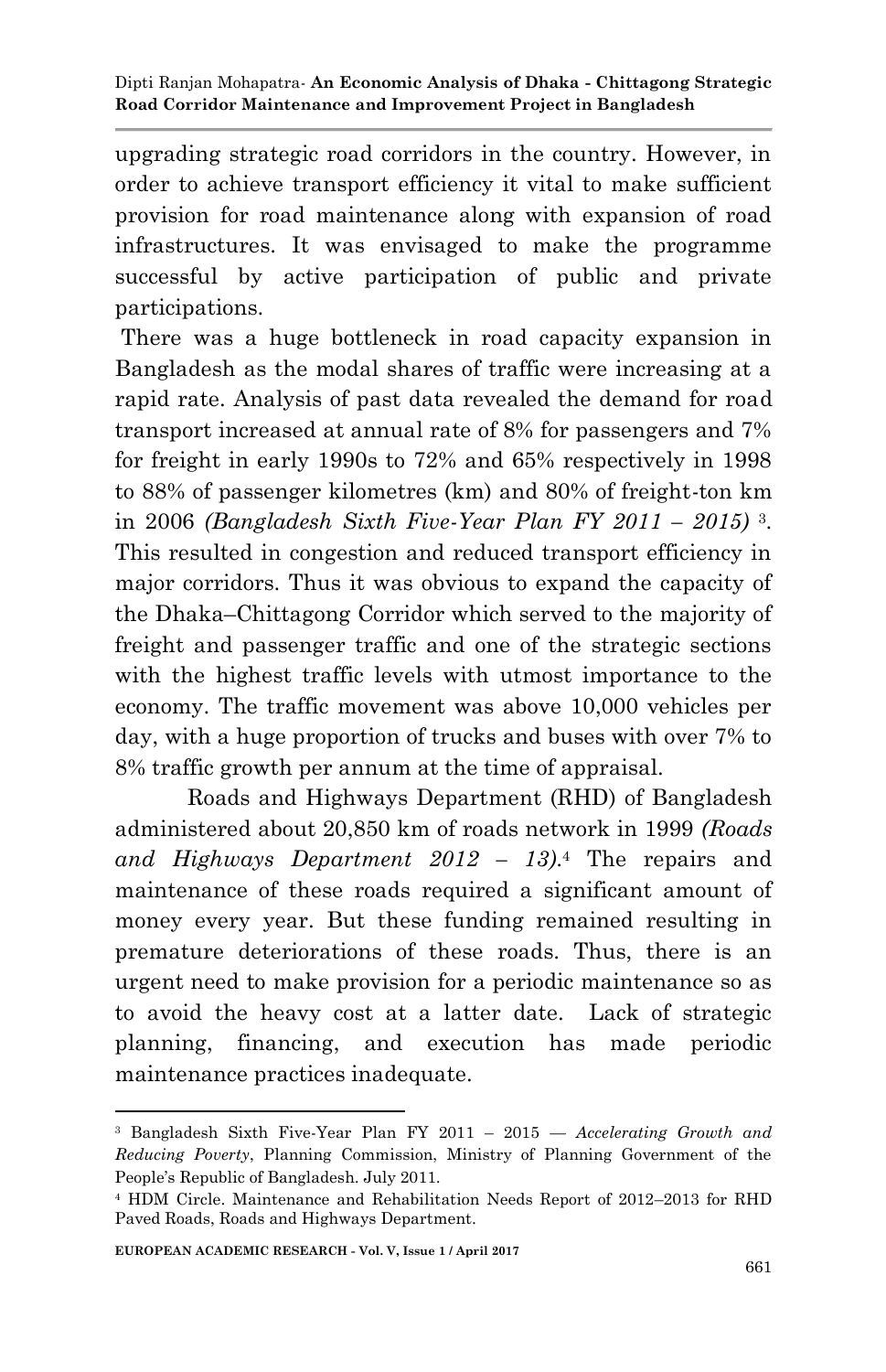Insufficient fund for road maintenance was a serious issue.<sup>5</sup> All the road maintenance work had been financed from the revenue budget and the Annual Development Plan (ADP). It was the RHD of the Ministry of Communications regularly used project funding in the ADP to supplement its budget for periodic maintenance. However this money always fell short of sustainable fund requirements. This also causes major hindrance for expansion of road network. Further this backlog fails to meet 13–16% growth demand as it gradually increases. Thus the government needed to access additional sources of external and domestic funding for maintenance to clear the maintenance backlog.

The maintenance backlog was gradually increasing, as the available funds could not meet the. To reduce the backlog, the government needed to access additional sources of external and domestic funding for maintenance.

The main objectives and outcomes of the project were such as follows:

- (i) Upgradation of road conditions and increasing capacity Strategic Southeast Road Corridor so as to raise transport efficiency on the;
- (ii) Establishment of enabling policy and legal environment and encouragement of private sector participation in the delivery of road infrastructure; and
- (iii) Strengthening the governance of road maintenance,
- (iv) Directing prioritized sections for periodic maintenance works, targeting areas with a high incidence of poverty
- (v) Improving transport efficiency on existing roads nationwide.

<sup>1</sup> <sup>5</sup> Road sector revenues were collected through (i) fuel taxes; (ii) customs, excise duties, and sales taxes on vehicle acquisition, spare parts, and tires; (iii) registration and annual vehicle license fees and other fees related to drivers' licenses and route permits percent; and (iv) tolls and charges on ferries and selected bridges.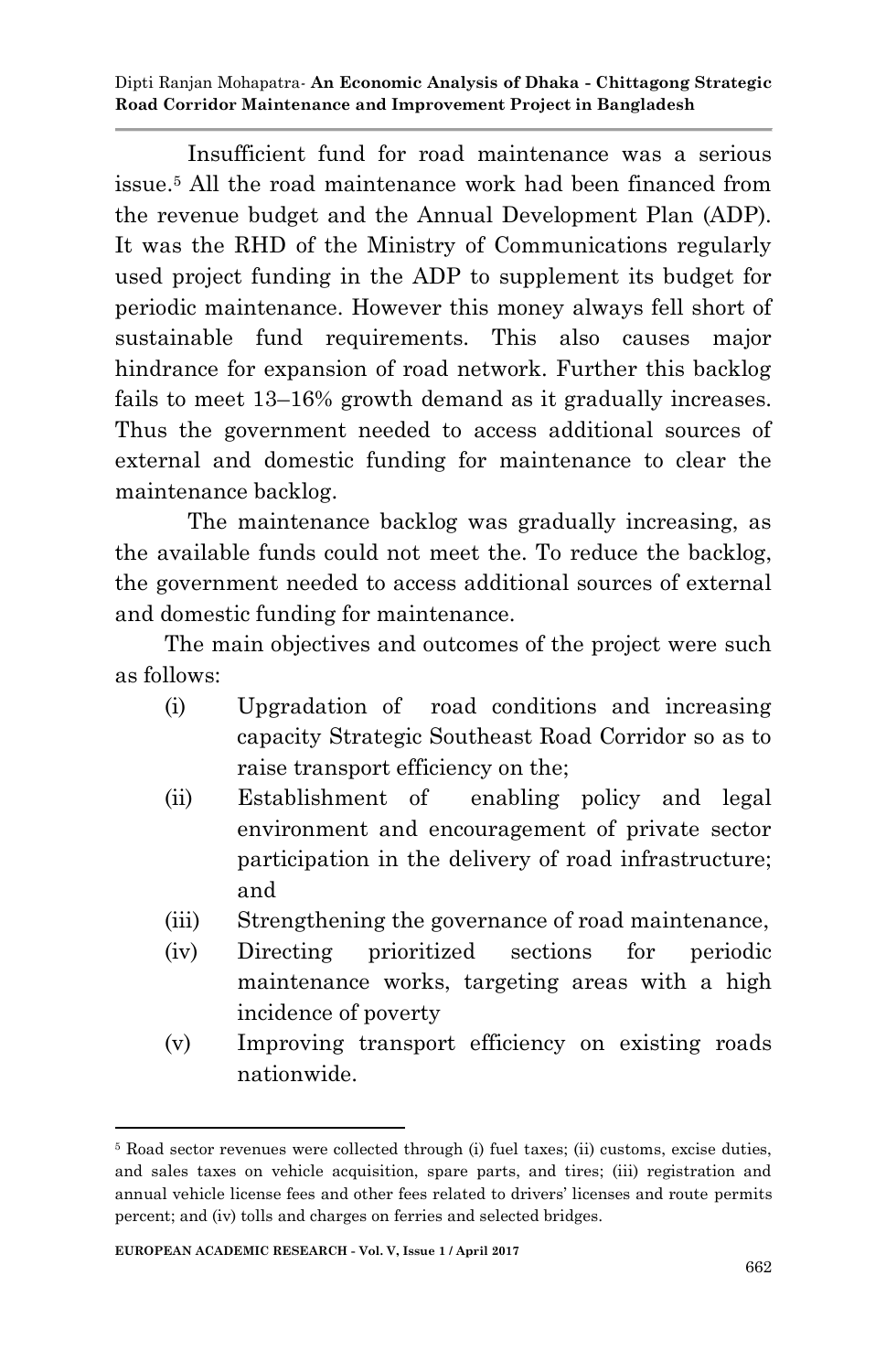The project framework indicated that the expected impacts were enhanced economic growth and reduced poverty in the project areas; the expected outcome was to realize improved transport efficiency.

The project had two components with separate investment and policy elements such as follow:

- (i) The corridor improvement component (CIC) and
- (ii) The road maintenance component (RMC).

Improvement of Southeast Road Corridor was intended to be carried out by CIC that includes instituting a policy and legal framework for bigger private sector involvement in the road subsector, and implementation of toll road demonstration project for the Chittagong Port access road (CPAR). However, the RMC was intended to address the policy, planning, implementation, and financing requirements for establishing adequate maintenance of the RHD road network. For the CIC, the outputs were construction of 111-km sections of road along the Southeast Road Corridor<sup>6</sup> , and for the RMC, road maintenance, and periodic maintenance of an estimated 250– 400 km for each of the 3 years from fiscal year (FY) 2002-03 to FY 2004-05.

Regarding initial project preparation was financed through a project preparatory technical assistance project at a total cost to ADB of \$250,000, equivalent to 0.2% of the estimated project cost (ADB, 1996).<sup>7</sup> But at appraisal, the project's total cost was estimated at \$160.2 million equivalent, of which the foreign exchange cost was \$75.6 million, and the local currency cost was \$84.6 million equivalent. At completion,

1

<sup>6</sup> The CIC comprised three parts: (i) overlay and widening of the Chandina, Comilla, and Feni bypasses (52km); (ii) upgrading and widening of the Feni–Chittagong section, including construction of local bypasses (47 km); and (iii) construction of the Chittagong Port access road, an access-controlled toll road (12 km).

<sup>7</sup> ADB. 1996. Technical Assistance to the People's Republic of Bangladesh for the Third Road Improvement Project (TA 2678-BAN, piggy-backed to Loan 1478-BAN). Manila.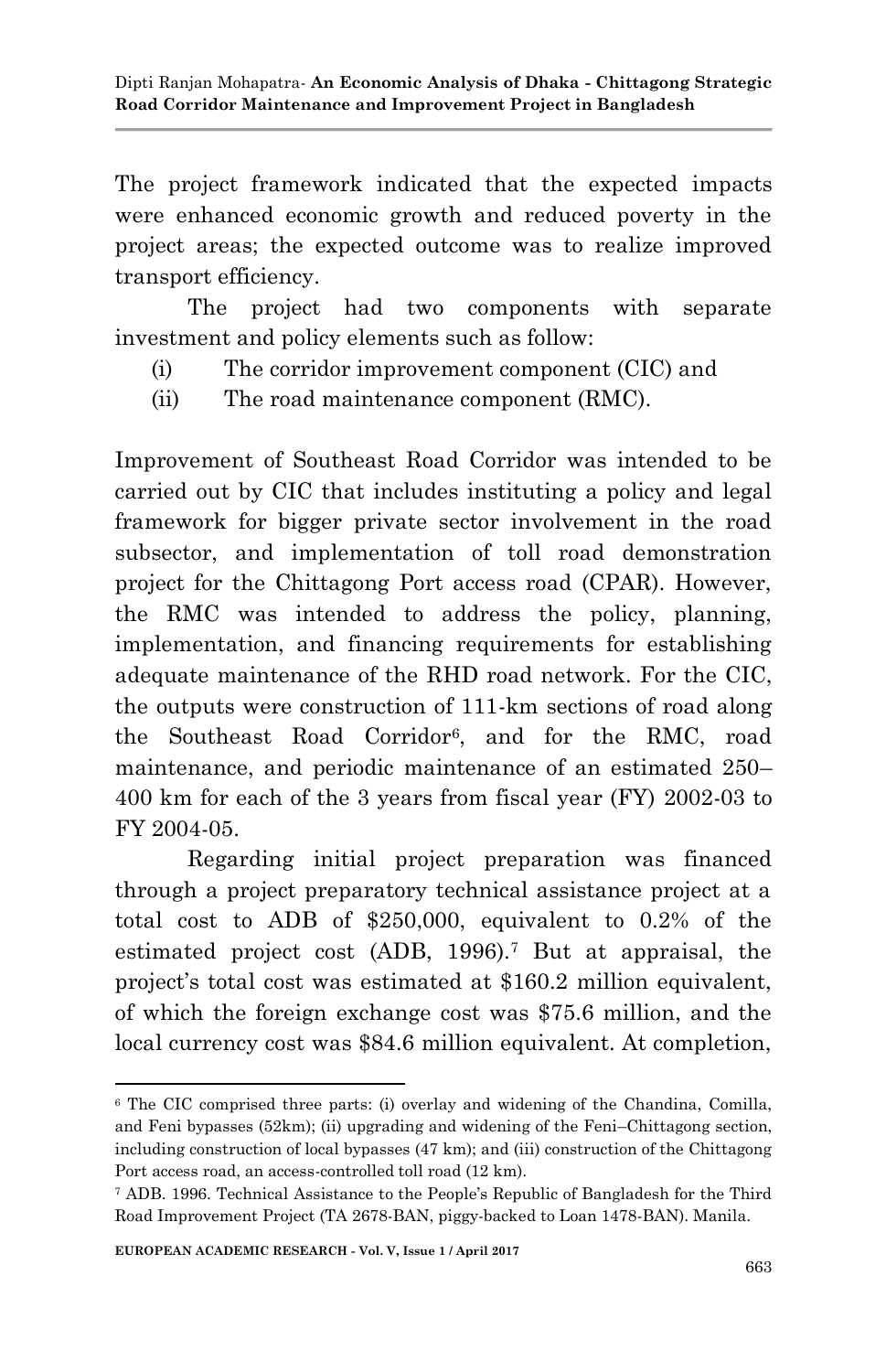the project's actual cost was \$117.77 million equivalent, which was 27% lower than the appraisal estimates. Within this total, the actual cost for the CIC was \$68.61 million equivalent, compared to the appraisal estimate of \$100.83 million equivalent, an underspending of 31%. For the RMC, the actual cost was \$26.8 million equivalent, compared to the estimate of \$36.0 million equivalent at appraisal, an underspending of 26%. Offsetting these results, land costs increased from an estimate of \$6.1 million to an actual cost of \$9.6 million. ADB financed about 60% of estimated project costs, totalling \$94.0 million equivalent, of which \$22.0 million was sourced from the ordinary capital resources and \$72.0 million equivalent was sourced from the Asian Development Fund (ADF).<sup>8</sup> The loan was denominated in a mix of US dollars and special drawing rights (SDR). As a result of the contract cost savings and deferral of maintenance under the RMC, the government requested four partial cancellations from the ADF loan, totalling 32% of the original loan amount, which ADB approved.<sup>9</sup>

## **3.0 OBJECTIVE:**

The main objective of this paper is to carry out an economic evaluation in order to assess the viability of the project components in terms of the benefits likely to accrue to the economy as a whole, thereby justifying its implementation based on the benefits to the economy. The economic viability is commonly expressed in terms of Economic Internal Rate of

<sup>1</sup> <sup>8</sup> This amount was equivalent to SDR 55,660,000.

<sup>9</sup> The PCR indicated that loan cancellation amounted to \$31,360,929.61 million equivalent. Following the last disbursement of the ADF loan, ADB cancelled the remaining balance of \$1,358,171.49 equivalent on loan closing, reducing the ADF loan amount to \$51,513,601 equivalent. Following the last disbursement of the OCR loan, ADB cancelled the remaining balance of \$5,904,928.72, reducing the loan amount to \$16,095,071.28,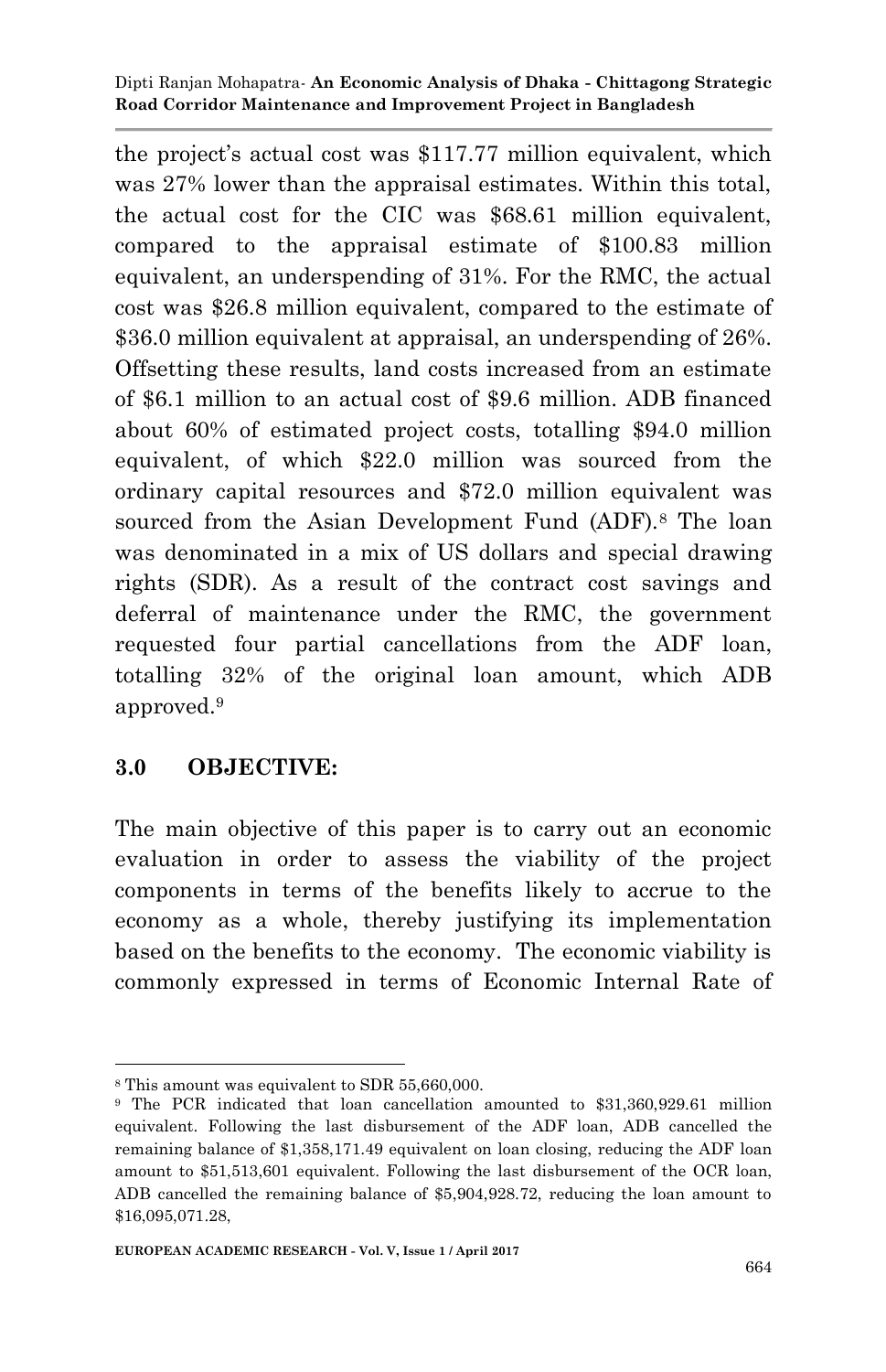Return (EIRR). The robustness of the project is further tested by carrying out a sensitivity analysis.

## **4.0 METHODOLOGY AND APPROACH**

The economic evaluation had been carried out within the broad framework of social cost-benefit analysis. In economic analysis, benefits and costs are computed for the economy as a whole rather than for an individual entity that has made investment. The analysis involves comparison of cost and benefit streams under both the "*without*" and "*with*" project conditions, over a fixed analysis period.

Results of economic analysis had been expressed in terms of economic internal rate of return (EIRR). The EIRR was obtained using discounted cash flow (DCF) technique to an annual stream of net cash flows, accruing during the time horizon of the study. The study period was taken as extending over 16 years, with a benefit period of 10 years after commissioning of the projects. Feasibility of the project was determined by comparing EIRR with the current accounting rate of 12 percent. This represents the opportunity cost of capital and is considered the appropriate minimum criterion for economic viability by both Government agencies and International Funding Agencies like World Bank (WB) and Asian Development Bank (ADB).

All costs and benefits considered in the study had been valued in monetary terms and expressed in economic prices to reflect the true resource cost to the economy. The economic analysis has been carried out using life cycle costing approach.

*Project Components for Economic Analysis:* The project envisaged improvement of the southeast corridor in Bangladesh, a strategic corridor linking Dhaka and Chittagong. The project components for which the following economic analysis had been carried out include:

Corridor Improvement Component (CIC)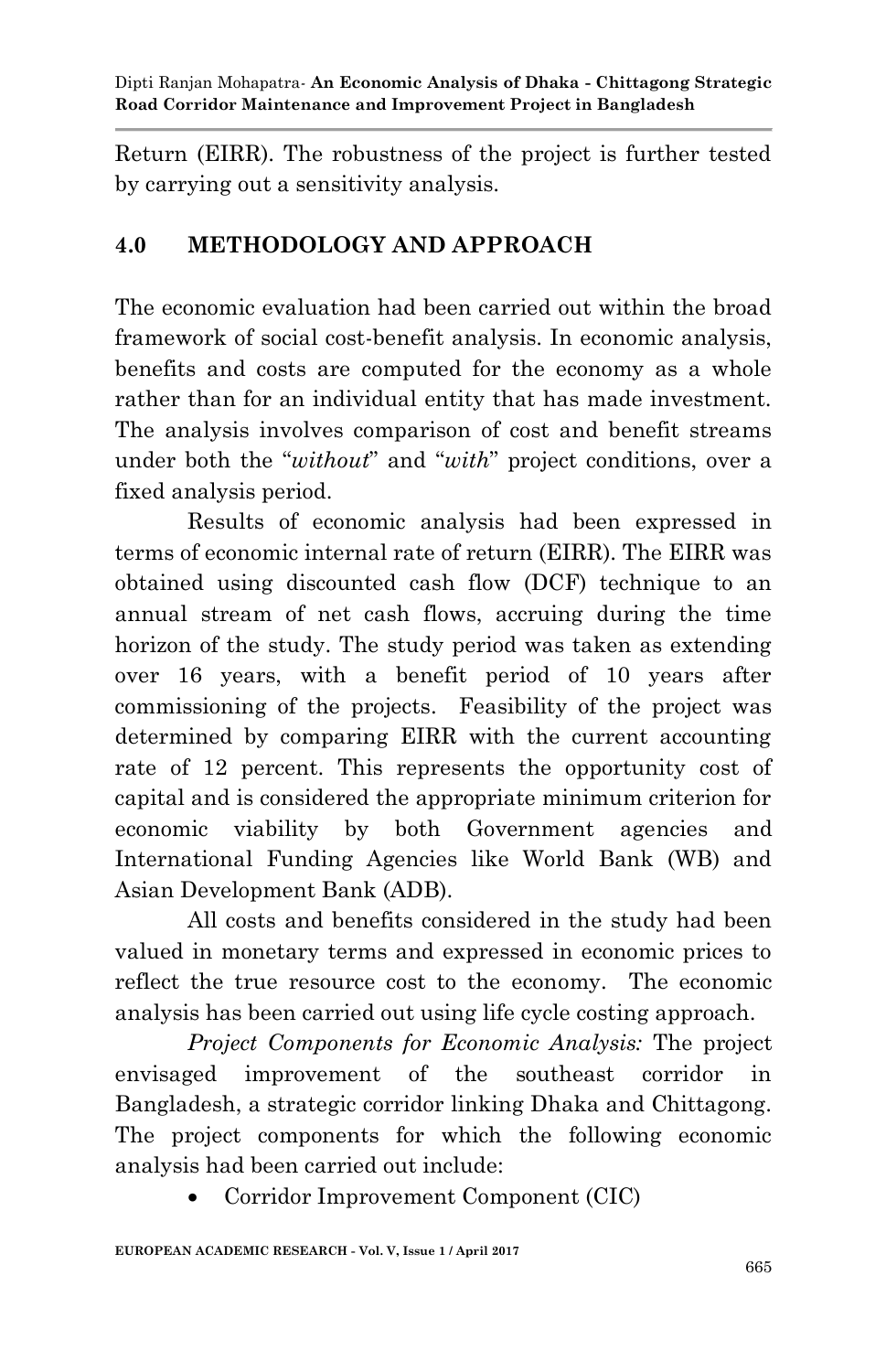• Road Maintenance Component (RMC)

CIC has been executed through four contracts including road works (widening & overlay); bridges/culverts; road safety, widening, concrete pavement and footpath; Engineer's facilities. CIC 1 : Chandina, Comilla & Feni existing bypasses (51.76 km) CIC 2 : Feni-Chittagong Section 1 (25.44 km) CIC 3 : Feni-Chittagong Section 2 (22.5 km) CIC 4 : Port access road construction (13.6 km)

RMC was executed through five contracts, namely,

|  | RMC1 : Dhaka Chittagong road from Daudkandi to start of<br>Chandina bypass to start of Comilla bypass (41.65) |
|--|---------------------------------------------------------------------------------------------------------------|
|  | km)                                                                                                           |
|  | RMC2 : End of Comilla bypass to start of Feni bypass (34.62)                                                  |
|  | km)                                                                                                           |
|  | RMC3 : Sections of Comila-Chandpur, Raipur-Laxmipur                                                           |
|  | and Raipur Chandpur (93.5 km)                                                                                 |
|  | RMC4 : Lalmai-Laksham                                                                                         |
|  | Sonaimuri road section, Miabazar -Ashinagar-                                                                  |
|  | Harischar section (89.5km)                                                                                    |
|  | RMC5 : Sections of Kalurghat - Manashartek, Manasrtek-                                                        |
|  | Coxs bazaar, Cox bazar to Teknaf (110.5 km)                                                                   |

The economic analysis had been carried out individually for each of the CIC and RMC contracts for which traffic data was available10. The traffic forecast data are presented in *Annexure 1*.

*(A) Project Costs:* 

1

<sup>10</sup> Traffic projections based on *Dhaka-Chittagong Expressway (PPP)Project, Draft Final Traffic Survey and Projection Report(Vol. II), 2008; Roads& Highways Department., Government of Bangladesh.*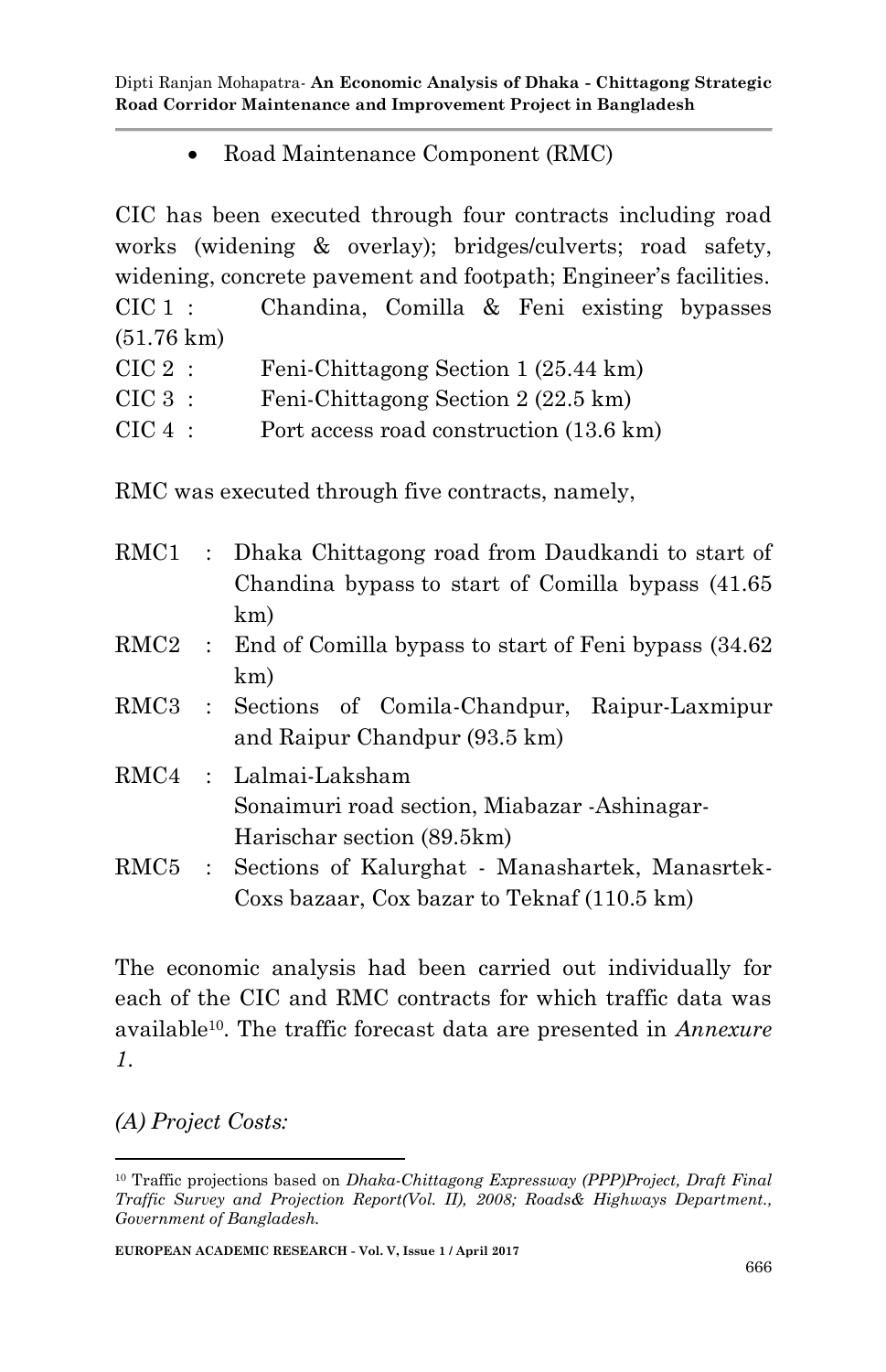The financial costs comprise, both, the capital costs and the maintenance costs over the time horizon of the study.

- *a) Capital Costs:* Based on contract wise phased cost, the total capital cost (in financial terms) for each contract, was updated to 2008 prices using the prevailing inflation rate. Contract-wise capital cost in financial terms is presented in **Table 1**.
- b) *Estimation of Economic Cost:* Economic analysis requires the conversion of financial costs into economic costs by removing distortions in prices due to the existence of market imperfections. Taxes & duties are removed from financial prices as they are not real costs to the economy, but are only transfer payments. A Standard Conversion Factor (SCF) of 0.85 had been used for conversion of all financial costs into economic costs.

### **Table 1: Capital Cost of the Project**

| Sl. No.        | Contract Type    | Financial Cost | <i>Economic Cost</i> |
|----------------|------------------|----------------|----------------------|
|                | CIC <sub>1</sub> | 1437.82        | 1222.15              |
| $\overline{2}$ | CIC 2            | 992.91         | 843.97               |
| 3              | CIC <sub>3</sub> | 1265.28        | 1075.49              |
| 4              | CIC <sub>4</sub> | 1383.95        | 1176.36              |
| 5              | RMC <sub>1</sub> | 510.93         | 434.29               |
| 6              | RMC <sub>2</sub> | 381.36         | 324.07               |
| 7              | RMC <sub>3</sub> | 368.17         | 312.94               |
| 8              | RMC <sub>4</sub> | 78.95          | 67.11                |
| 9              | RMC 5            | 411.48         | 349.76               |

*(Tk in million at 2008 prices)*

*(c) Maintenance Cost:* The annual routine maintenance cost had been taken at Tk 200,000 per km. This has been converted into economic costs by applying the standard conversion factor of 0.85. The routine maintenance is to be incurred every year after commissioning of the project.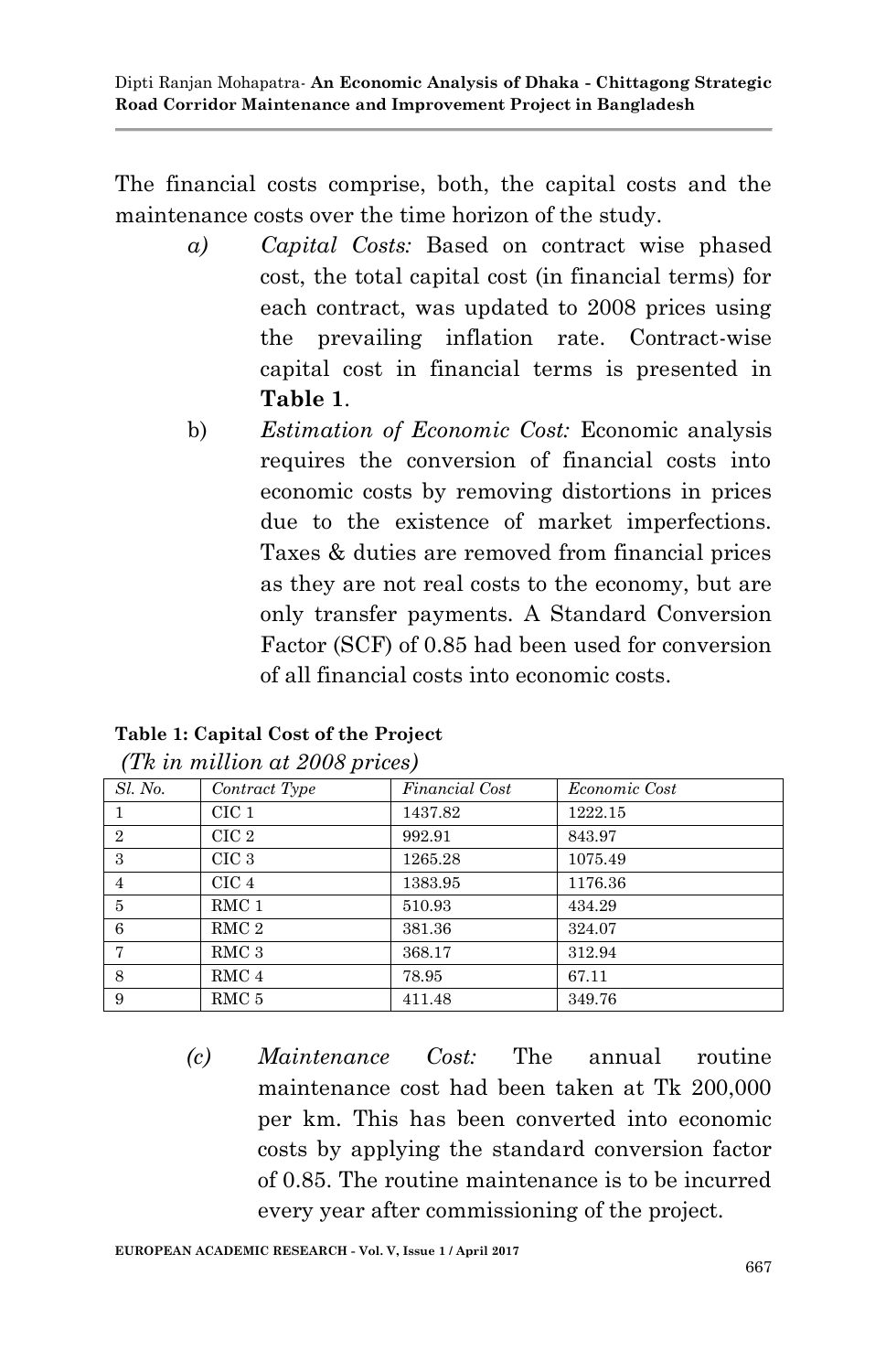## *(B) Project Benefits:*

*VOC Savings:* The direct benefits of road improvement considered include VOC savings to vehicular traffic. Unit VOCs have been calculated using VOC equations 1999<sup>11</sup> after application of inflation factor for updating unit VOCs to 2008 prices.

> a) *VOC Savings:* Future streams of unit VOC by vehicle type under "*without project*" and "*with project*" situations were calculated using the VOC equation  $[VOC = X + (Y*IR) **1.12]$ . A roughness progression is assumed with each passing year and VOCs estimated for different roughness levels. The benefit streams had been computed annually over the 10-year benefit period for the changing traffic volume and composition. The VOC savings is presented in *Annexure 2*.

*Economic Viability:* The annual cost and benefit streams are used to derive the net cash flow for the individual projects for which traffic data was available. The EIRR was determined using the discounted cash-flow technique. The results are presented in **Table 2.** 

| <i><b>Results of Economic Amarysis</b></i> |                  |            |  |  |
|--------------------------------------------|------------------|------------|--|--|
| Sl. No.                                    | Project          | $EIRR(\%)$ |  |  |
|                                            | CIC 1            | 32.91      |  |  |
|                                            | CIC <sub>2</sub> | 16.92      |  |  |
|                                            | CIC <sub>3</sub> | 12.22      |  |  |

**Table 2: Results of Economic Analysis**

1 <sup>11</sup> Refer PCR ROIP Validation RUC Report Economic Circle 1999-2000 **NB:** 

(i) *Tk stands for Bangladesh currency Taka*

(ii) In April 2008 (during project feasibility study by consultants ),  $1\text{US}\$  = Tk68.653

(iii) In April 2009 (at program completion),  $1US\$  = Tk71.23

(iv) In February 2013 (Project Evaluation by ADB),  $1\text{US}\$  = Tk78.35

(v) In April 2017,  $1\text{US}\$  = Tk81.10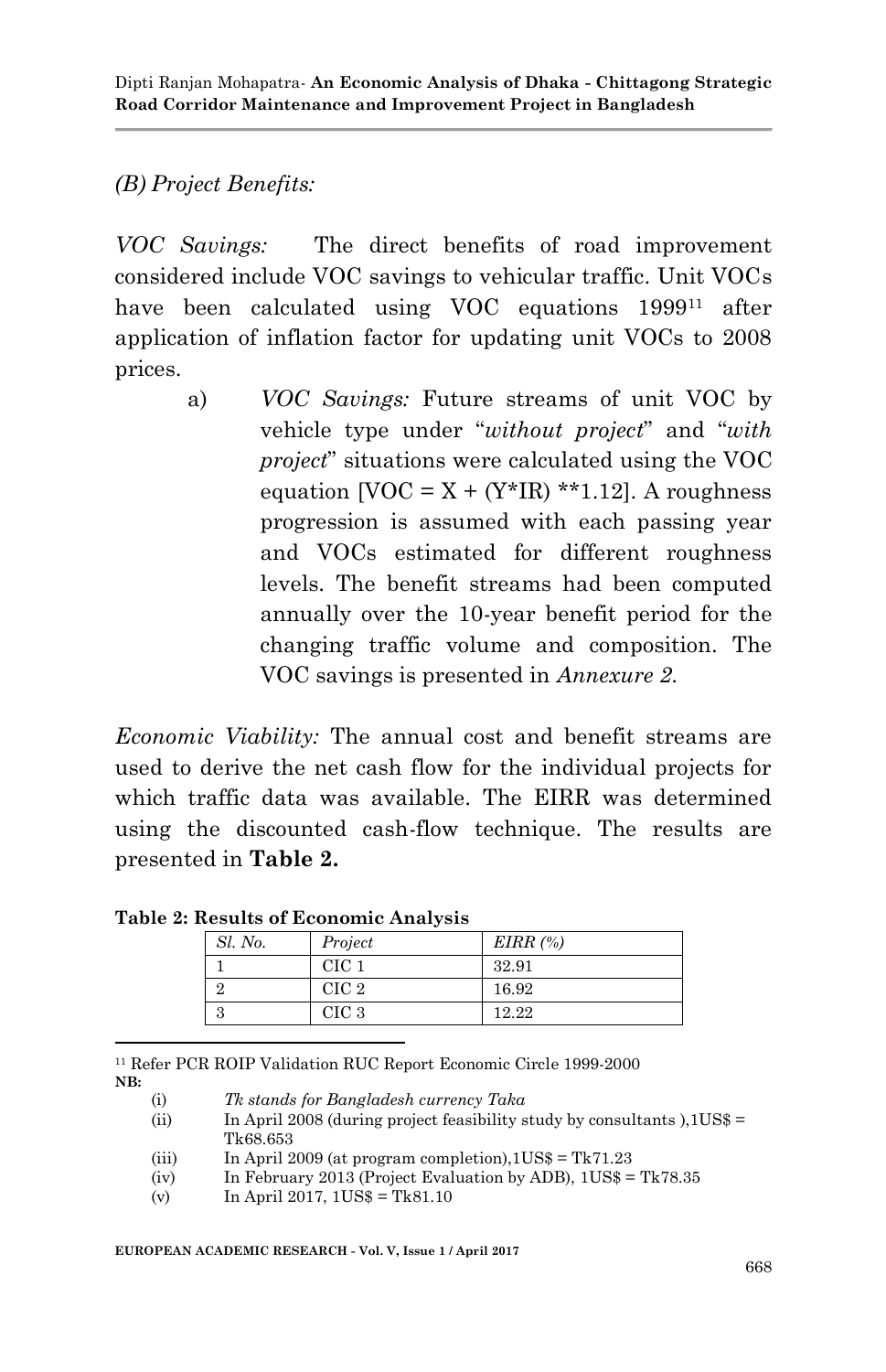| 4               | $\mathcal{O}M^{C}$     | 29.80 |
|-----------------|------------------------|-------|
| $\tilde{}$<br>ಀ | <b>DMC</b><br>$\Omega$ | 26.95 |

The rate of return considered desirable for transport infrastructure projects is 12 percent. With an EIRR above 12 percent cut-off rate, all the contract projects are economically viable. The detailed net cash-flow statements are presented in **Table 3, 4, 5, 6 and 7** for CIC1, CIC2, CIC3, RMC1 and RMC2 respectively.

**Table 3: Net Cash flow Statement – Corridor Improvement Component 1 (CIC1)** 

| (In million Tk) |  |
|-----------------|--|
|                 |  |

| Year | Cost                  |             |         | <b>VOC</b> | Net        |
|------|-----------------------|-------------|---------|------------|------------|
|      | Capital/Periodic      | Routine     | Total   | Savings    | Benefits   |
|      | Maintenance           | Maintenance |         |            |            |
| 2008 | 1222.15               | 8.80        | 1230.95 | 224.66     | $-1006.29$ |
| 2009 |                       | 8.80        | 8.80    | 256.36     | 247.56     |
| 2010 |                       | 8.80        | 8.80    | 291.59     | 282.79     |
| 2011 |                       | 8.80        | 8.80    | 330.58     | 321.79     |
| 2012 |                       | 8.80        | 8.80    | 372.92     | 364.12     |
| 2013 |                       | 8.80        | 8.80    | 419.72     | 410.92     |
| 2014 |                       | 8.80        | 8.80    | 471.41     | 462.61     |
| 2015 |                       | 8.80        | 8.80    | 528.48     | 519.68     |
| 2016 |                       | 8.80        | 8.80    | 591.47     | 582.67     |
| 2017 |                       | 8.80        | 8.80    | 659.25     | 650.45     |
| 2018 |                       | 8.80        | 8.80    | 733.76     | 724.96     |
|      | <b>EIRR</b><br>32.91% |             |         |            |            |

## **Table 4: Net Cash flow Statement – Corridor Improvement Component 2 (CIC2)**

*(In million Tk)*

| Year | $\cos t$         |             |        | VOC.    | Net       |
|------|------------------|-------------|--------|---------|-----------|
|      | Capital/Periodic | Routine     | Total  | Savings | Benefits  |
|      | Maintenance      | Maintenance |        |         |           |
| 2008 | 843.97           | 4.32        | 848.30 | 92.91   | $-755.39$ |
| 2009 |                  | 4.32        | 4.32   | 106.00  | 101.67    |
| 2010 |                  | 4.32        | 4.32   | 120.53  | 116.21    |
| 2011 |                  | 4.32        | 4.32   | 136.65  | 132.32    |
| 2012 |                  | 4.32        | 4.32   | 154.11  | 149.78    |
| 2013 |                  | 4.32        | 4.32   | 173.43  | 169.10    |
| 2014 |                  | 4.32        | 4.32   | 194.73  | 190.41    |
| 2015 |                  | 4.32        | 4.32   | 218.27  | 213.95    |
| 2016 |                  | 4.32        | 4.32   | 244.21  | 239.88    |
| 2017 |                  | 4.32        | 4.32   | 272.14  | 267.82    |
| 2018 |                  | 4.32        | 4.32   | 302.83  | 298.51    |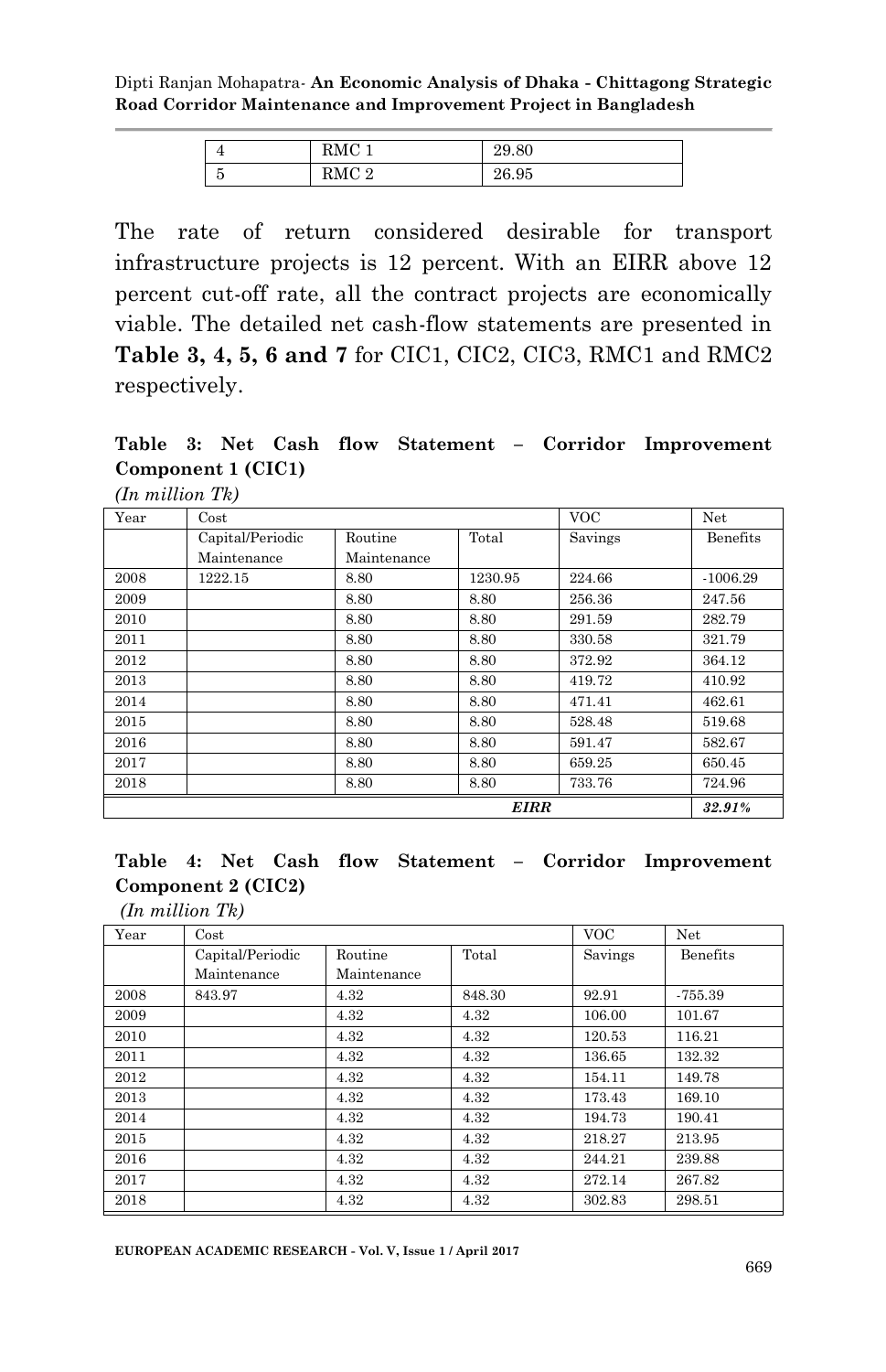*EIRR 16.92%*

#### **Table 5: Net Cash flow Statement – Corridor Improvement Component 3 (CIC3)**  *(In million Tk)*

| Year | Cost             |             |         | <b>VOC</b> | Net      |
|------|------------------|-------------|---------|------------|----------|
|      | Capital/Periodic | Routine     | Total   | Savings    | Benefits |
|      | Maintenance      | Maintenance |         |            |          |
| 2008 | 1075.49          |             | 1075.49 | 96.16      | -979.32  |
| 2009 |                  | 3.82        | 3.82    | 109.75     | 105.93   |
| 2010 |                  | 3.82        | 3.82    | 124.82     | 121.00   |
| 2011 |                  | 3.82        | 3.82    | 141.55     | 137.73   |
| 2012 |                  | 3.82        | 3.82    | 159.70     | 155.88   |
| 2013 |                  | 3.82        | 3.82    | 179.76     | 175.94   |
| 2014 |                  | 3.82        | 3.82    | 201.89     | 198.07   |
| 2015 |                  | 3.82        | 3.82    | 226.34     | 222.53   |
| 2016 |                  | 3.82        | 3.82    | 253.33     | 249.52   |
| 2017 |                  | 3.82        | 3.82    | 282.36     | 278.55   |
| 2018 |                  | 3.82        | 3.82    | 314.30     | 310.48   |
|      |                  | <b>EIRR</b> |         |            | 12.22%   |

#### **Table 6: Net Cash flow Statement – Road Maintenance Component 1 (RMC1)**

*(In million Tk)*

| Year | Cost                  |             |        | <b>VOC</b> | Net       |  |
|------|-----------------------|-------------|--------|------------|-----------|--|
|      | Capital/Periodic      | Routine     | Total  | Savings    | Benefits  |  |
|      | Maintenance           | Maintenance |        |            |           |  |
| 2008 | 434.29                |             | 434.29 | 86.92      | $-347.37$ |  |
| 2009 |                       | 7.08        | 7.08   | 94.64      | 87.56     |  |
| 2010 |                       | 7.08        | 7.08   | 102.94     | 95.86     |  |
| 2011 |                       | 7.08        | 7.08   | 111.83     | 104.75    |  |
| 2012 |                       | 7.08        | 7.08   | 121.08     | 114.00    |  |
| 2013 |                       | 7.08        | 7.08   | 131.02     | 123.93    |  |
| 2014 |                       | 7.08        | 7.08   | 141.68     | 134.60    |  |
| 2015 |                       | 7.08        | 7.08   | 153.15     | 146.07    |  |
| 2016 |                       | 7.08        | 7.08   | 165.48     | 158.40    |  |
| 2017 |                       | 7.08        | 7.08   | 178.28     | 171.20    |  |
| 2018 |                       | 7.08        | 7.08   | 192.01     | 184.93    |  |
|      | <b>EIRR</b><br>29.80% |             |        |            |           |  |

### **Table 7: Net Cash flow Statement – Road Maintenance Component 2 (RMC2)**

| Year | $_{\rm Cost}$    |             |        |         |           |
|------|------------------|-------------|--------|---------|-----------|
|      | Capital/Periodic | Routine     | Total  | Savings | Benefits  |
|      | Maintenance      | Maintenance |        |         |           |
| 2008 | 324.07           |             | 324.07 | 60.79   | $-263.28$ |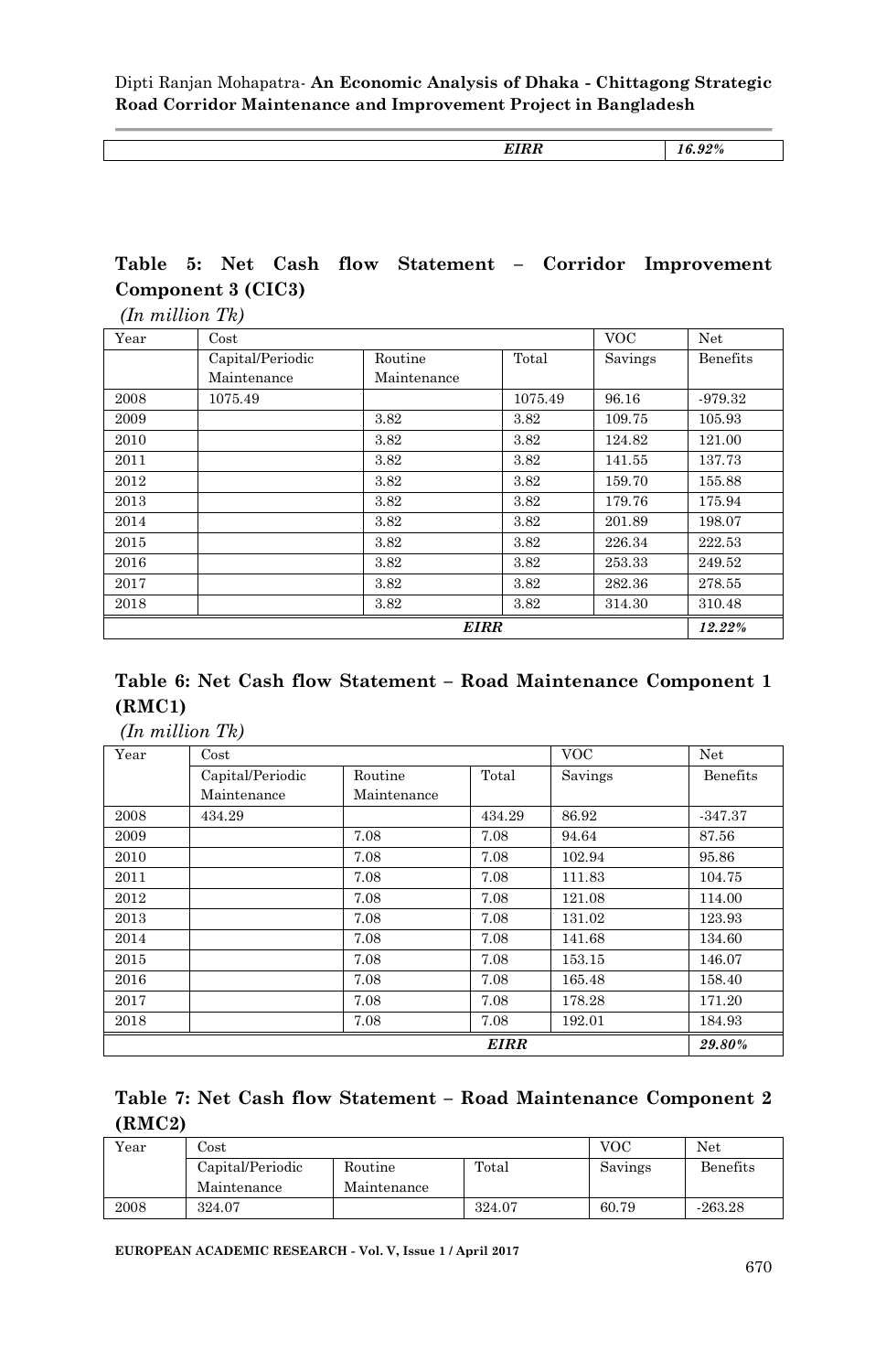|      |      | <b>EIRR</b> |        | 26.95% |
|------|------|-------------|--------|--------|
| 2018 | 5.89 | 5.89        | 134.02 | 128.13 |
| 2017 | 5.89 | 5.89        | 124.46 | 118.58 |
| 2016 | 5.89 | 5.89        | 115.55 | 109.66 |
| 2015 | 5.89 | 5.89        | 106.97 | 101.09 |
| 2014 | 5.89 | 5.89        | 98.98  | 93.10  |
| 2013 | 5.89 | 5.89        | 91.55  | 85.67  |
| 2012 | 5.89 | 5.89        | 84.62  | 78.74  |
| 2011 | 5.89 | 5.89        | 78.17  | 72.29  |
| 2010 | 5.89 | 5.89        | 71.97  | 66.08  |
| 2009 | 5.89 | 5.89        | 66.18  | 60.29  |

## **5.0 SENSITIVITY ANALYSIS**

The robustness of the project's viability is further demonstrated by the sensitivity analysis. Because of the uncertainties surrounding many of the variables like traffic forecasts, cost changes due to detailed designing, etc., a sensitivity analysis was carried out to test the economic strength of the project. The variations in the following parameters have been examined, considering them to be on the conservative side:

- i) Increase in cost by 10 percent
- ii) Decrease in benefits by 10 percent
- iii) Increase in cost by 10 percent and decrease in benefits by 10 percent

The results of the sensitivity analysis are presented in **Table 8, 9, 10, 11 and 12.**

## **Table 8: Sensitivity Analysis – Corridor Improvement Component 1 (CIC1)**

*(In million Tk)*

| Year | Cost increase by | Revenue decreases by | Cost increases by 10% & revenue decreases |
|------|------------------|----------------------|-------------------------------------------|
|      | 10%              | 10%                  | by $10\%$                                 |
| 2008 | $-1129.38$       | $-1028.75$           | $-1151.85$                                |
| 2009 | 246.68           | 221.92               | 221.04                                    |
| 2010 | 281.91           | 253.63               | 252.75                                    |
| 2011 | 320.91           | 288.73               | 287.85                                    |
| 2012 | 363.24           | 326.83               | 325.95                                    |
| 2013 | 410.04           | 368.95               | 368.07                                    |
| 2014 | 461.73           | 415.47               | 414.59                                    |
| 2015 | 518.80           | 466.84               | 465.96                                    |
| 2016 | 581.79           | 523.52               | 522.64                                    |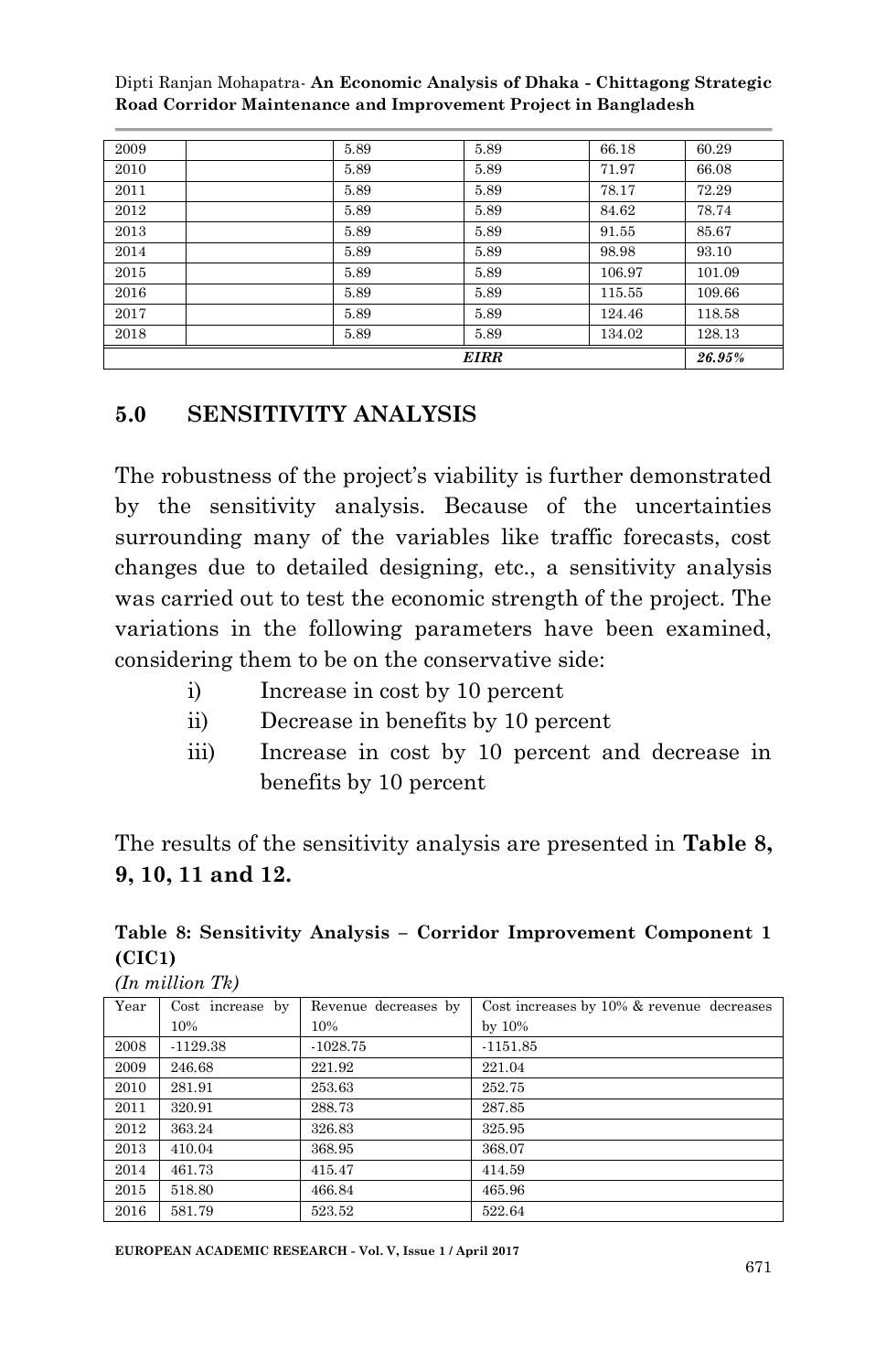| 2017            | 649.57 | 584.53 | 583.65 |
|-----------------|--------|--------|--------|
| 2018            | 724.08 | 651.59 | 650.71 |
|                 |        |        |        |
| <b>EIR</b><br>R | 29.32% | 28.96% | 25.71% |

#### **Table 9: Sensitivity Analysis – Corridor Improvement Component 2 (CIC2)**

*(In million Tk)*

| Year        | Cost increase by | Revenue decreases by | Cost increases by $10\%$ & revenue decreases |
|-------------|------------------|----------------------|----------------------------------------------|
|             | 10%              | 10%                  | by $10\%$                                    |
| 2008        | $-840.22$        | $-764.68$            | $-849.51$                                    |
| 2009        | 101.24           | 91.07                | 90.64                                        |
| 2010        | 115.78           | 104.16               | 103.72                                       |
| 2011        | 131.89           | 118.66               | 118.23                                       |
| 2012        | 149.35           | 134.37               | 133.94                                       |
| 2013        | 168.67           | 151.76               | 151.33                                       |
| 2014        | 189.98           | 170.94               | 170.50                                       |
| 2015        | 213.52           | 192.12               | 191.69                                       |
| 2016        | 239.45           | 215.46               | 215.03                                       |
| 2017        | 267.38           | 240.60               | 240.17                                       |
| 2018        | 298.07           | 268.22               | 267.79                                       |
|             |                  |                      |                                              |
| <b>EIRR</b> | 14.53%           | 14.28%               | 12.05%                                       |

## **Table 10: Sensitivity Analysis – Corridor Improvement Component 3 (CIC3)**

#### *(In million Tk)*

| Year        | Cost<br>increase | Revenue decreases by | Cost increases by $10\%$ & revenue decreases |  |  |  |  |
|-------------|------------------|----------------------|----------------------------------------------|--|--|--|--|
|             | by $10\%$        | 10%                  | by $10\%$                                    |  |  |  |  |
| 2008        | $-1086.87$       | -988.94              | $-1096.49$                                   |  |  |  |  |
| 2009        | 105.55           | 94.96                | 94.58                                        |  |  |  |  |
| 2010        | 120.62           | 108.52               | 108.14                                       |  |  |  |  |
| 2011        | 137.35           | 123.58               | 123.20                                       |  |  |  |  |
| 2012        | 155.50           | 139.91               | 139.53                                       |  |  |  |  |
| 2013        | 175.56           | 157.96               | 157.58                                       |  |  |  |  |
| 2014        | 197.69           | 177.88               | 177.50                                       |  |  |  |  |
| 2015        | 222.14           | 199.89               | 199.51                                       |  |  |  |  |
| 2016        | 249.13           | 224.18               | 223.80                                       |  |  |  |  |
| 2017        | 278.16           | 250.31               | 249.93                                       |  |  |  |  |
| 2018        | 310.10           | 279.05               | 278.67                                       |  |  |  |  |
|             |                  |                      |                                              |  |  |  |  |
| <b>EIRR</b> | 10.12%           | $9.90\%$             | 7.91%                                        |  |  |  |  |

#### **Table 11: Sensitivity Analysis – Road Maintenance Component 1 (RMC1)**

*(In million Tk)*

| Year | Cost increase by | Revenue decreases by | Cost increases by 10% & revenue decreases |
|------|------------------|----------------------|-------------------------------------------|
|      | 10%              | 10%                  | $bv$ 10%                                  |
| 2008 | $-390.80$        | $-356.06$            | -399.49                                   |
| 2009 | 86.85            | 78.10                | 77.39                                     |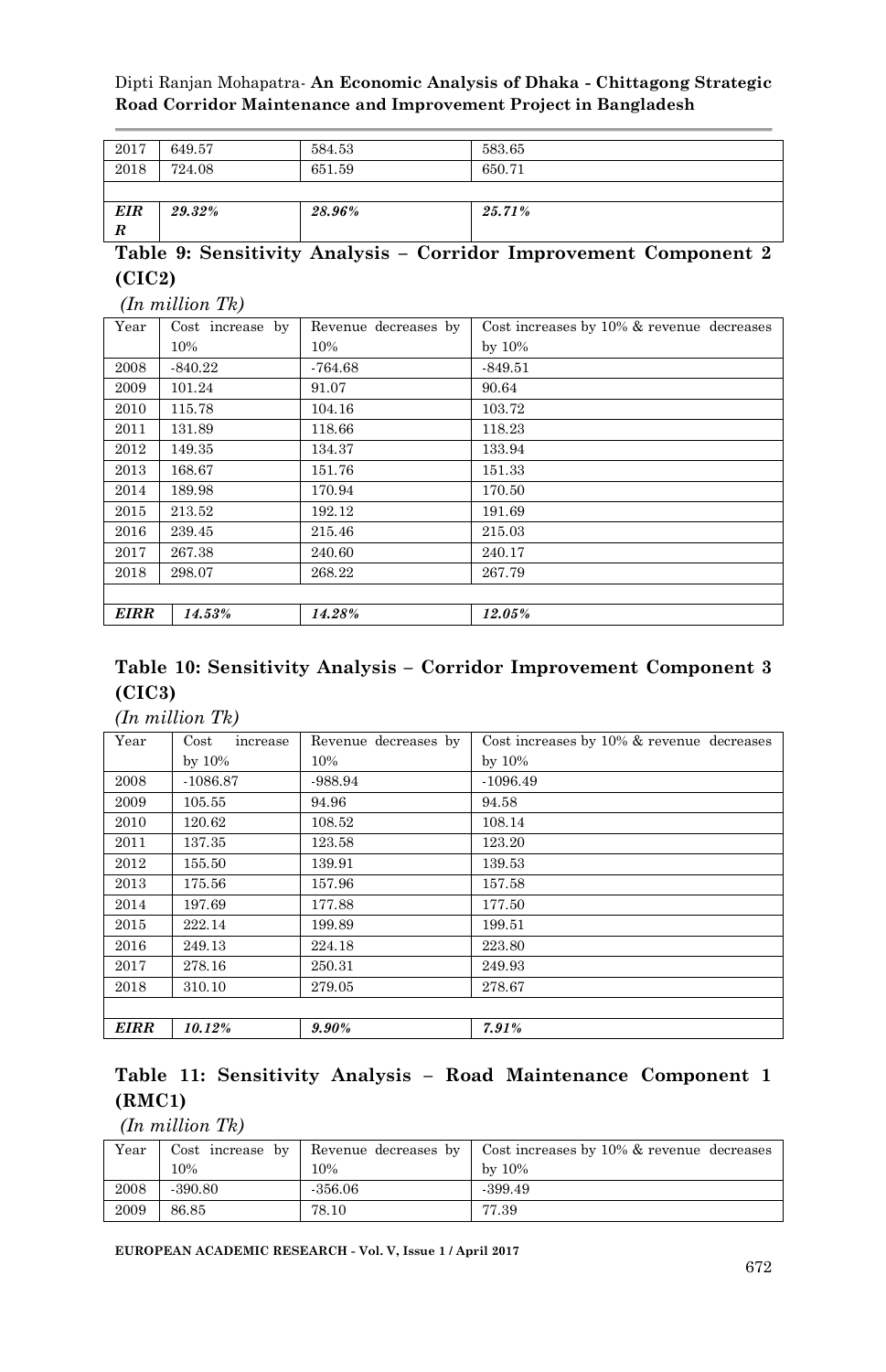| 2010        | 95.15  | 85.57  | 84.86  |
|-------------|--------|--------|--------|
| 2011        | 104.04 | 93.56  | 92.85  |
| 2012        | 113.29 | 101.89 | 101.18 |
| 2013        | 123.23 | 110.83 | 110.13 |
| 2014        | 133.90 | 120.44 | 119.73 |
| 2015        | 145.36 | 130.75 | 130.05 |
| 2016        | 157.69 | 141.85 | 141.14 |
| 2017        | 170.49 | 153.37 | 152.66 |
| 2018        | 184.23 | 165.73 | 165.02 |
|             |        |        |        |
| <b>EIRR</b> | 26.04% | 25.66% | 22.27% |

## **Table 12: Sensitivity Analysis – Road Maintenance Component 2 (RMC2)**

|      | $(In$ million $Tk)$ |                      |                                           |
|------|---------------------|----------------------|-------------------------------------------|
| Year | Cost increase by    | Revenue decreases by | Cost increases by 10% & revenue decreases |
|      | 10%                 | 10%                  | by $10\%$                                 |
| 2008 | $-295.69$           | $-269.36$            | $-301.77$                                 |
| 2009 | 59.71               | 53.68                | 53.09                                     |
| 2010 | 65.49               | 58.88                | 58.30                                     |
| 2011 | 71.70               | 64.47                | 63.88                                     |
| 2012 | 78.15               | 70.27                | 69.68                                     |
| 2013 | 85.08               | 76.51                | 75.92                                     |
| 2014 | 92.51               | 83.20                | 82.61                                     |
| 2015 | 100.50              | 90.39                | 89.80                                     |
| 2016 | 109.07              | 98.11                | 97.52                                     |
| 2017 | 117.99              | 106.13               | 105.54                                    |
| 2018 | 127.55              | 114.73               | 114.14                                    |
|      |                     |                      |                                           |
| EIRR | 23.42%              | 23.06%               | 19.86%                                    |

## **6.0 CONCLUSION:**

The rate of return considered desirable for transport infrastructure projects is 12 percent. With an EIRR above 12 percent cut-off rate, all the project components (CIC1, CIC2, CIC3 and RMP1, RMP2) found to be economically viable. The sensitivity analysis also proved the robustness of the project. Even in the worst case of increase in cost and decrease in benefits all the project components found to be economically viable. Thus the Dhaka-Chittagong corridor is vital for Bangladesh speedy transportation of goods and passengers.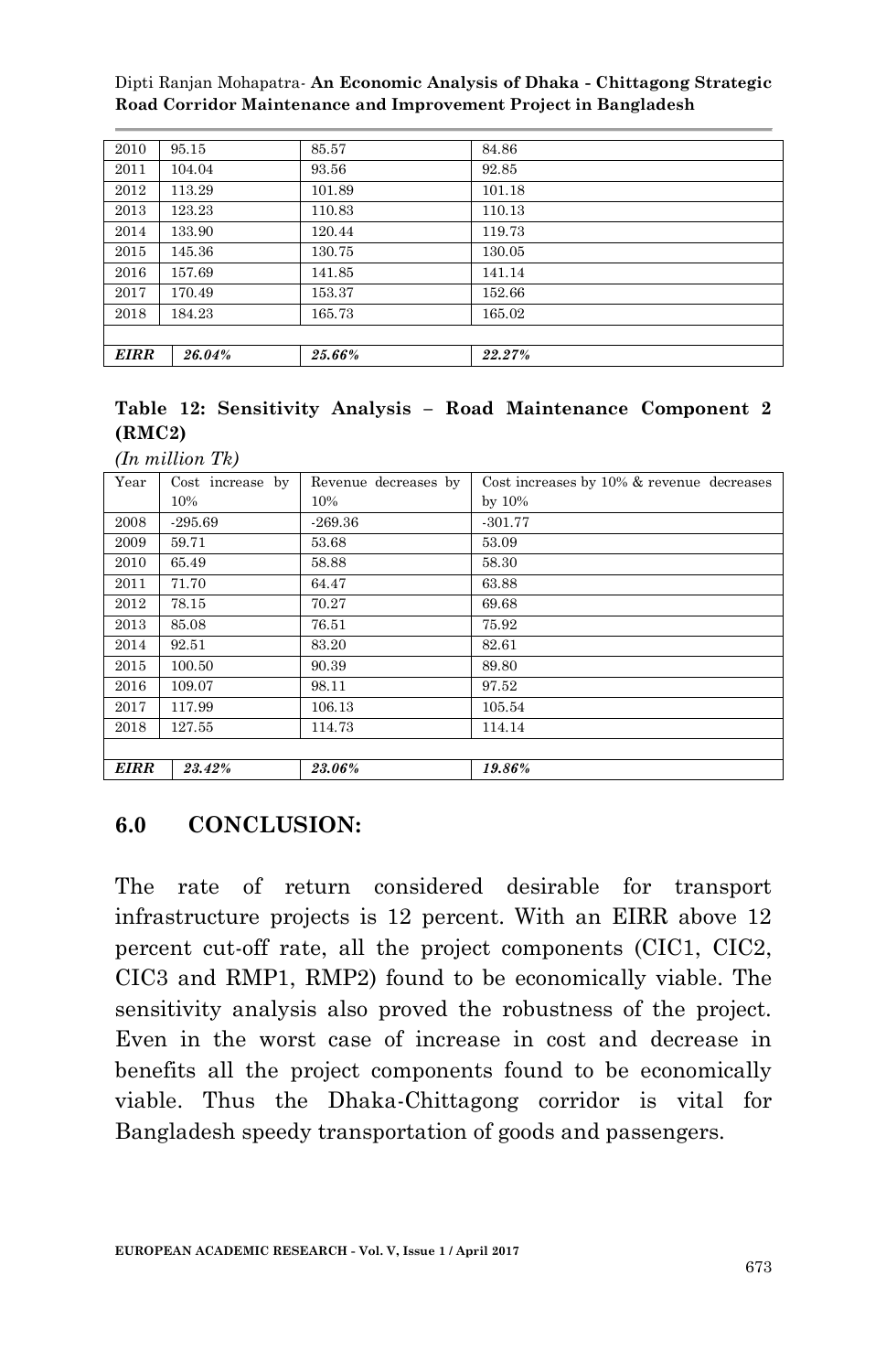## **REFERENCES**

- 1. Alfred Marshall, *Principles of Economics*, London: Macmillan and Co., Ltd: 1890.
- 2. *An Economic Analysis of Transportation Infrastructure Investment*, National Economic Council and The President's Council of Economic Advisers, The White House, Washington, July, 2014.
- 3. Andrew F. Haughwout, *Public Infrastructure Investments, Productivity and Welfare in Fixed Geographic Areas*, Journal of Public Economics (March 2002) 83(3): 405-428.
- 4. Badusha, A. A., & Ghosh, B., Driving Cycle for Buses in Delhi City. Society of Automobile Engineers, Inc., SAE Technical paper series No. 990036, 1999, pp. 369–376.
- 5. Bowe, John, *The High Cost of Congestion,* Presentation to the TRB Freight Roundtable, October 24, 2006, www.trb.org/conferences/FDM/Bowe.pdf
- 6. Central Road Research Institute (CRRI), New Delhi, Study Report, www.pcra/English/transport
- 7. Cervero, R. et al., *Land Value Impacts of Rail Transit Services in San Diego County*, Urban Land Institute, 2002
- 8. David Alan Aschauer, *Is Public Expenditure Productive?* Journal of Monetary Economics, 23(2) (March 1989): 177– 200.
- 9. David Schrank, Bill Eisele, and Tim Lomax, *Texas Transportation Institute's 2012 Urban Mobility Report*, December 2012
- 10. Economic Development Research Group, *The Cost of Congestion to the Economy of the Portland Region*, 2005 (http://www.portofportland.com/P DFPOP/Trade Trans Studies CoCReport1128Final.pdf)
- 11. Edward M. Gramlich, *Infrastructure Investment: A Review Essay*, Journal of Economic Literature, 32(3) (September 1994): 1176–1196.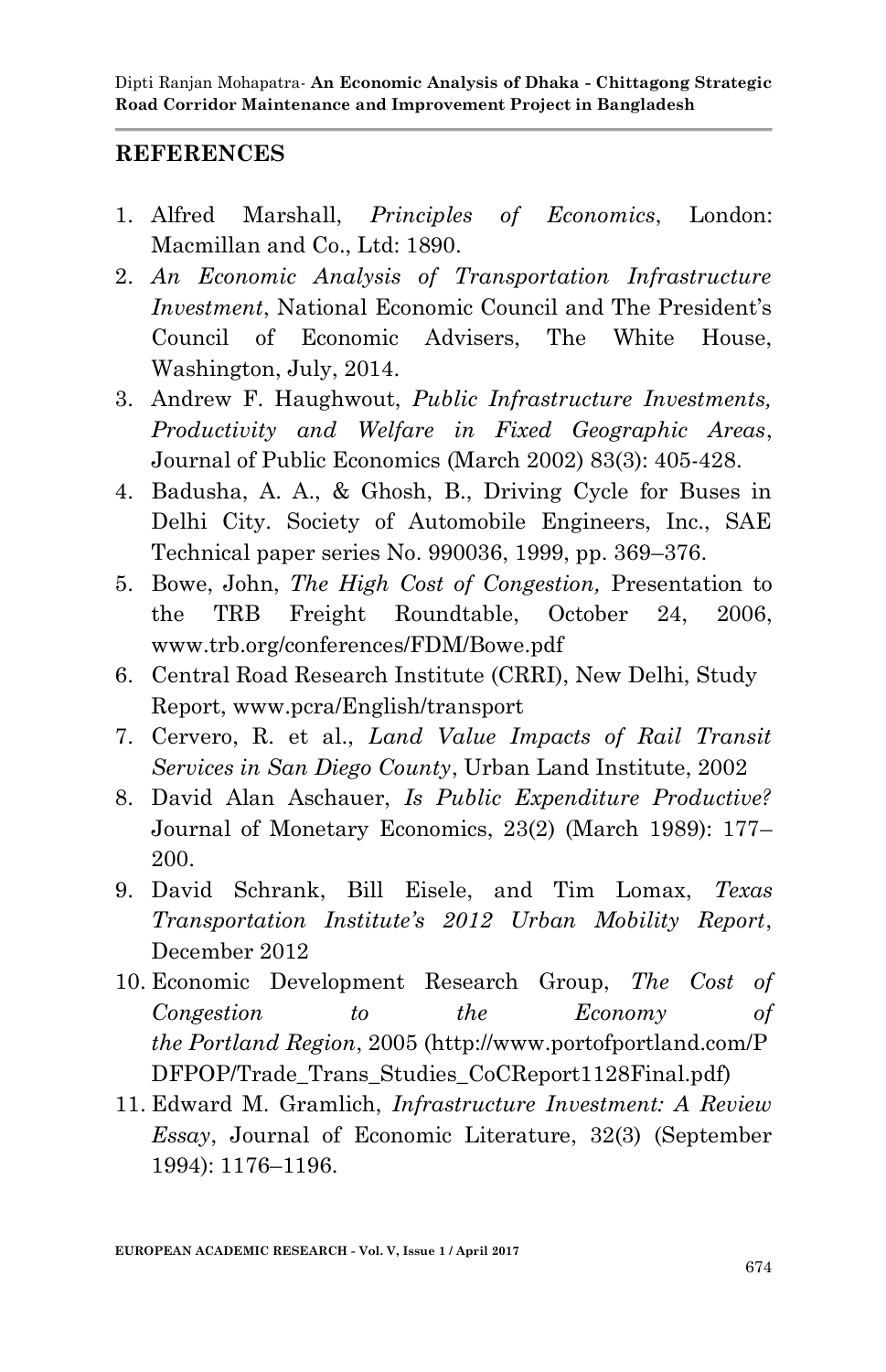- 12. Evaluating Roads as Investments, *A Primer on Benefit-Cost and Economic-Impact Analysis*, The Center for Applied Economics, The University of Kansas, 2008.
- 13. Gandhi, K. K., Zvonow, V. A., et al., *Development of a Driving Cycle for fuel Economy in a Developing country*. Transportation Research Part A, 17(1), 1–11, 1983.
- 14. Garrett, T., *Light Rail Transit in America: Policy Issues and Prospects for Economic Development*, Federal Reserve Bank of St. Louis, 2004.
- 15. Goyal, S.K., Goel, S., and Tamahne, S. M., *Assessment of Environmental Benefits of Flyover Construction over Signalized Junctions: A Case Study*, Environ Monit Assess, 2009, 148:397-408.
- 16. Gruen, A., *The Effect of CTA and METRA Stations on Residential Property Values*. Regional Transportation Authority, 1997
- 17. Jahangir R., *Imperatives of Dhaka-Chittagong Corridor*, The Financial Express Dhaka, Bangladesh published on 10 Feb 2017
- 18. Isbell, John, *Maritime and Infrastructure Impact on Nike's I nbound Delivery Supply Chain*, TRB Freight Roundtable, 20 06 (http://www.trb.org/conferences/FDM/Isbell.pdf)
- 19. Karen White and Lance R. Grenzeback, *Understanding Freight Bottlenecks," Public Roads 70(5) (March/April 2007)* https://www.fhwa.dot.gov/p ublications/publicroads/07mar/05.cfm
- 20. Landis, J. et al., *Rail Transit Investments, Real Estate Values, and Land Use Change: A Comparative Analysis of Five California Rail Systems*, Institute of Urban and Regional Development, UC Berkeley, 1995.
- 21. Mandavilli, S., Russell, E. R. & Margaret, J. R., *Impact of M odern Roundabouts on Vehicular emissions*, 2003, www.ctre.iastate.edu/PUBS/midcon2003/MandavilliRounda bouts.pdf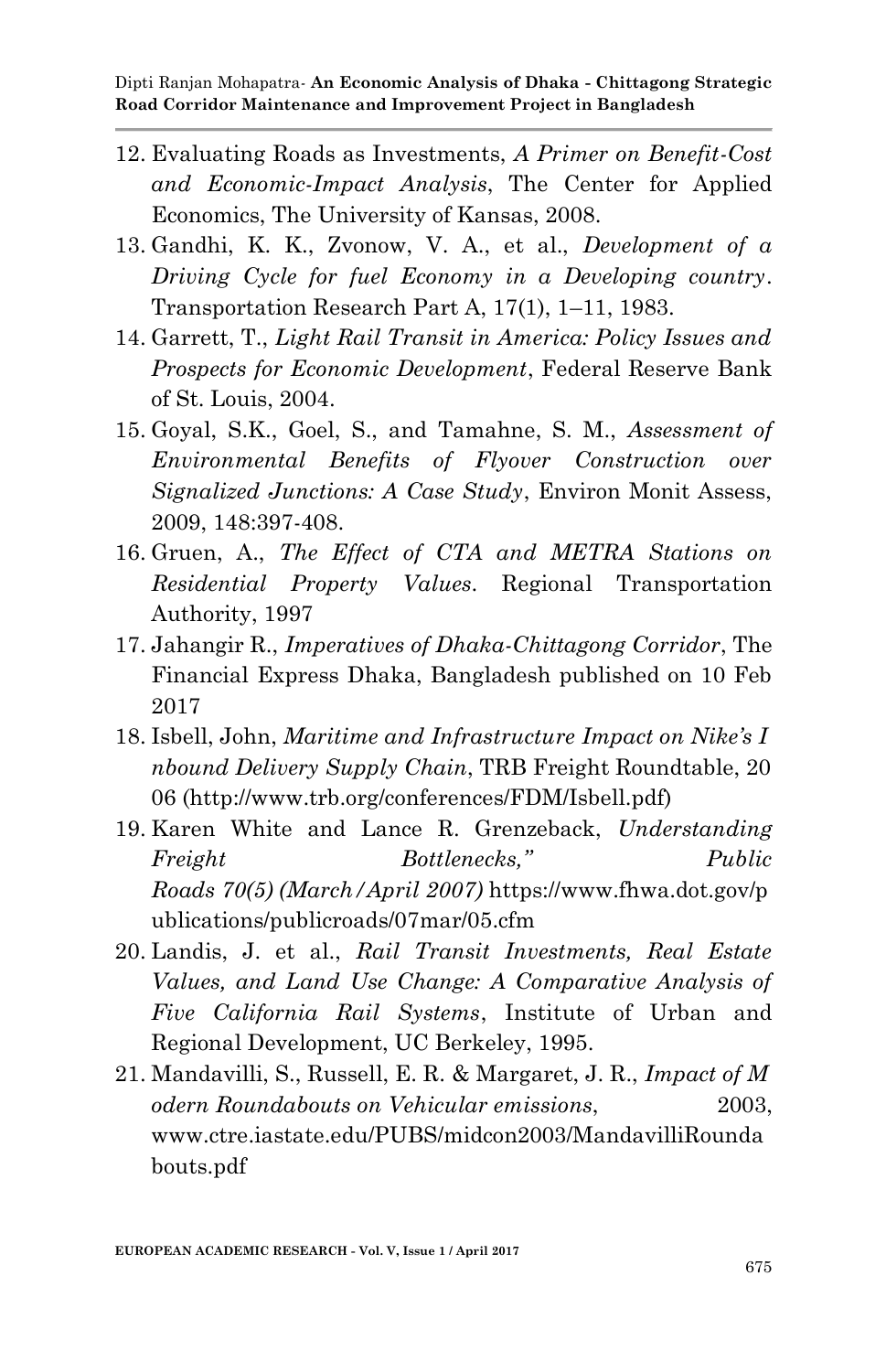- 22. Matthew Kahn and David Levinson, *Fix It First, Expand It Second, Reward It Third: A New Strategy for America's Highways*, Hamilton Project, 2011.
- 23. TRIP, *Bumpy Roads Ahead: America's Roughest Rides and Strategies to Make our Roads Smoother*, 2013.
- 24. Vlieger, I. De, Keukeleere, D. De, & Kretzschmar, J. G., *Environmental Effects of Driving Behaviour and Congestion Related to Passenger Cars,* Atmospheric Environment, (2000),34, 4649–4655.
- 25. Weinstein, B., et. al., *The Initial Economic Impacts of the DART LRT System*, Center for Economic Development and Research, University of North Texas, 1999.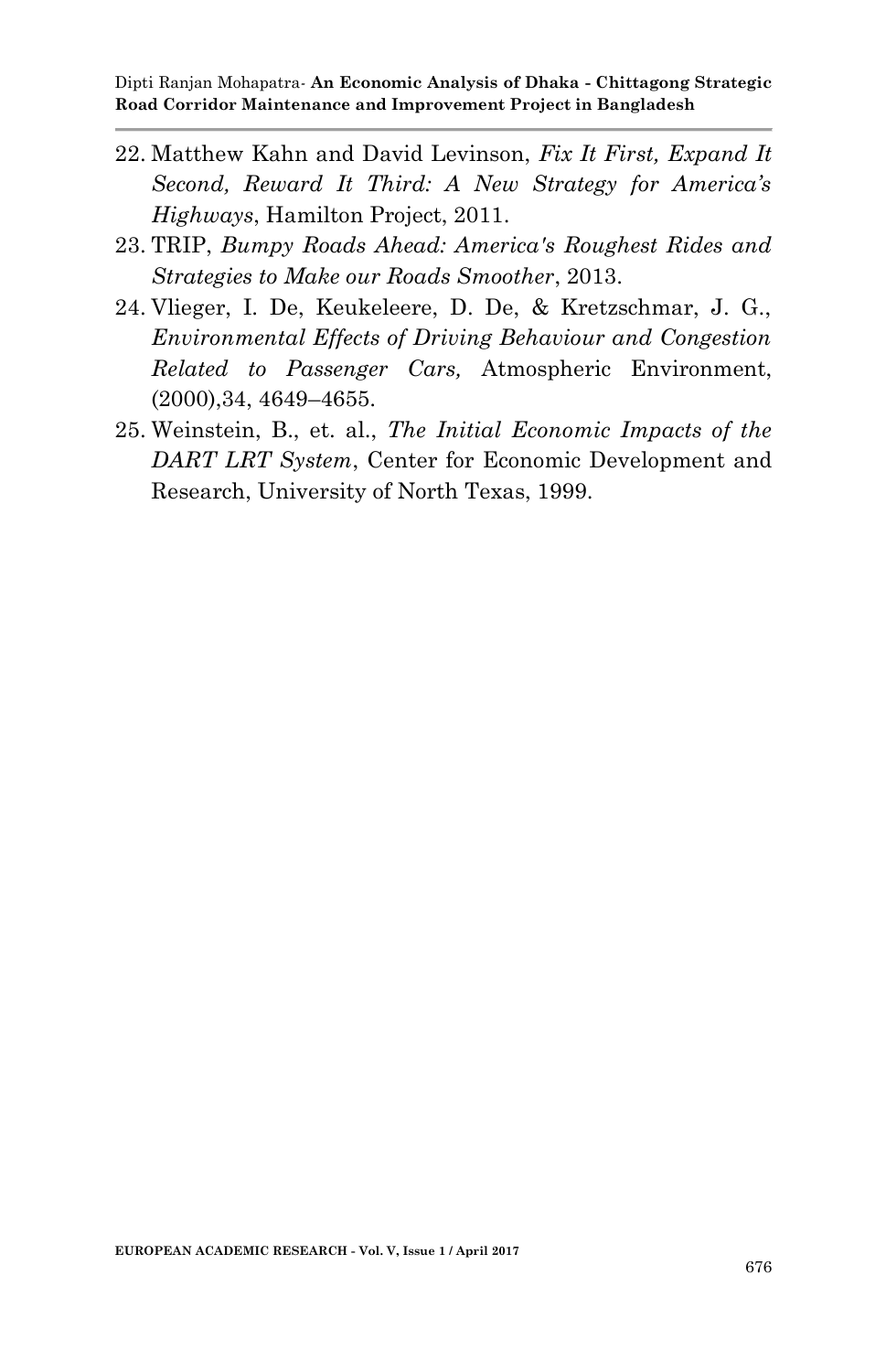## **ANNEXURE 1: Traffic Forecasts CICs and RMCs**

| Year | Med/Heavy Truck | Small Truck | Large Bus | Mini Bus | Micro Bus | Utility | Car  |
|------|-----------------|-------------|-----------|----------|-----------|---------|------|
| 2007 | 7226            | 1511        | 2205      | 474      | 1427      | 340     | 780  |
| 2008 | 7768            | 1625        | 2293      | 493      | 1555      | 371     | 851  |
| 2009 | 8351            | 1747        | 2385      | 513      | 1695      | 404     | 927  |
| 2010 | 8978            | 1878        | 2480      | 534      | 1848      | 441     | 1011 |
| 2011 | 9651            | 2019        | 2579      | 555      | 2014      | 480     | 1101 |
| 2012 | 10350           | 2165        | 2678      | 576      | 2187      | 521     | 1196 |
| 2013 | 11101           | 2322        | 2781      | 598      | 2374      | 566     | 1298 |
| 2014 | 11905           | 2490        | 2888      | 621      | 2577      | 615     | 1410 |
| 2015 | 12769           | 2671        | 2999      | 645      | 2798      | 667     | 1530 |
| 2016 | 13694           | 2864        | 3114      | 670      | 3038      | 724     | 1662 |
| 2017 | 14653           | 3065        | 3229      | 695      | 3286      | 783     | 1797 |
| 2018 | 15679           | 3279        | 3348      | 720      | 3554      | 847     | 1944 |
| 2019 | 16776           | 3509        | 3472      | 747      | 3844      | 917     | 2102 |
| 2020 | 17950           | 3755        | 3600      | 775      | 4158      | 991     | 2274 |

#### **Traffic Projections CIC1**

#### **Traffic Projections CIC2**

| Year | Med/Heavy Truck | Small Truck | Large Bus | Mini Bus | Micro Bus | Utility | Car  |
|------|-----------------|-------------|-----------|----------|-----------|---------|------|
| 2007 | 7115            | 714         | 1512      | 396      | 559       | 519     | 441  |
| 2008 | 7649            | 768         | 1572      | 412      | 609       | 566     | 481  |
| 2009 | 8222            | 825         | 1635      | 428      | 664       | 617     | 524  |
| 2010 | 8839            | 887         | 1701      | 445      | 724       | 673     | 571  |
| 2011 | 9502            | 954         | 1769      | 463      | 789       | 733     | 623  |
| 2012 | 10190           | 1023        | 1836      | 481      | 857       | 796     | 676  |
| 2013 | 10930           | 1097        | 1907      | 500      | 930       | 864     | 734  |
| 2014 | 11722           | 1176        | 1980      | 519      | 1010      | 938     | 797  |
| 2015 | 12572           | 1262        | 2056      | 539      | 1097      | 1019    | 865  |
| 2016 | 13483           | 1353        | 2135      | 559      | 1191      | 1106    | 939  |
| 2017 | 14427           | 1448        | 2214      | 580      | 1288      | 1196    | 1016 |
| 2018 | 15437           | 1549        | 2296      | 601      | 1393      | 1294    | 1099 |
| 2019 | 16518           | 1658        | 2380      | 624      | 1507      | 1400    | 1188 |
| 2020 | 17674           | 1774        | 2468      | 647      | 1629      | 1514    | 1285 |

#### **Traffic Projections CIC3**

| Year | Med/Heavy Truck | Small Truck | Large Bus | Mini Bus | Micro Bus | Utility | Car  |
|------|-----------------|-------------|-----------|----------|-----------|---------|------|
| 2007 | 8051            | 690         | 1779      | 608      | 1100      | 232     | 804  |
| 2008 | 8655            | 741         | 1850      | 633      | 1199      | 253     | 876  |
| 2009 | 9304            | 797         | 1924      | 658      | 1307      | 276     | 955  |
| 2010 | 10002           | 857         | 2001      | 684      | 1424      | 300     | 1041 |
| 2011 | 10752           | 921         | 2081      | 712      | 1553      | 327     | 1135 |
| 2012 | 11531           | 988         | 2161      | 739      | 1686      | 356     | 1232 |
| 2013 | 12368           | 1060        | 2244      | 767      | 1830      | 386     | 1338 |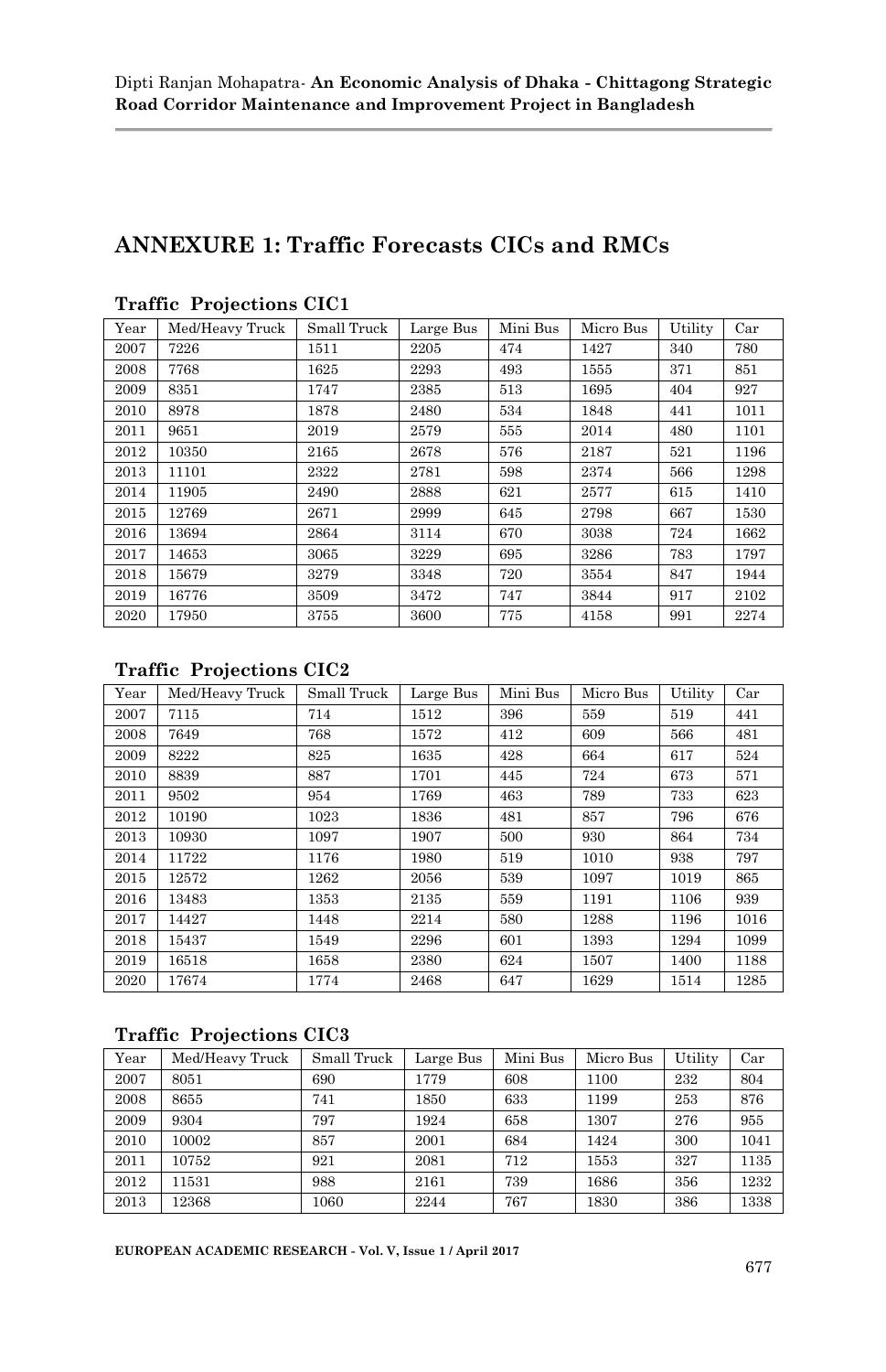| Year | Med/Heavy Truck | Small Truck | Large Bus | Mini Bus | Micro Bus | Utility | Car  |
|------|-----------------|-------------|-----------|----------|-----------|---------|------|
| 2014 | 13263           | 1136        | 2330      | 797      | 1987      | 419     | 1453 |
| 2015 | 14225           | 1219        | 2420      | 827      | 2157      | 455     | 1577 |
| 2016 | 15257           | 1307        | 2513      | 859      | 2342      | 494     | 1712 |
| 2017 | 16324           | 1399        | 2605      | 891      | 2533      | 534     | 1852 |
| 2018 | 17468           | 1496        | 2701      | 924      | 2740      | 578     | 2003 |
| 2019 | 18690           | 1601        | 2801      | 958      | 2963      | 625     | 2167 |
| 2020 | 19998           | 1713        | 2905      | 993      | 3205      | 676     | 2343 |

#### **Traffic Projections RMC1**

| Year | Med/Heavy Truck | Small Truck | Large Bus | Mini Bus | Micro Bus | Utility | Car  |
|------|-----------------|-------------|-----------|----------|-----------|---------|------|
| 2007 | 7226            | 1511        | 2205      | 474      | 1427      | 340     | 780  |
| 2008 | 7768            | 1625        | 2293      | 493      | 1555      | 371     | 851  |
| 2009 | 8351            | 1747        | 2385      | 513      | 1695      | 404     | 927  |
| 2010 | 8978            | 1878        | 2480      | 534      | 1848      | 441     | 1011 |
| 2011 | 9651            | 2019        | 2579      | 555      | 2014      | 480     | 1101 |
| 2012 | 10350           | 2165        | 2678      | 576      | 2187      | 521     | 1196 |
| 2013 | 11101           | 2322        | 2781      | 598      | 2374      | 566     | 1298 |
| 2014 | 11905           | 2490        | 2888      | 621      | 2577      | 615     | 1410 |
| 2015 | 12769           | 2671        | 2999      | 645      | 2798      | 667     | 1530 |
| 2016 | 13694           | 2864        | 3114      | 670      | 3038      | 724     | 1662 |
| 2017 | 14653           | 3065        | 3229      | 695      | 3286      | 783     | 1797 |
| 2018 | 15679           | 3279        | 3348      | 720      | 3554      | 847     | 1944 |
| 2019 | 16776           | 3509        | 3472      | 747      | 3844      | 917     | 2102 |
| 2020 | 17950           | 3755        | 3600      | 775      | 4158      | 991     | 2274 |

#### **Traffic Projections RMC2**

| Year | Med/Heavy Truck | Small Truck | Large Bus | Mini Bus | Micro Bus | Utility | Car  |
|------|-----------------|-------------|-----------|----------|-----------|---------|------|
| 2007 | 7115            | 714         | 1512      | 396      | 559       | 519     | 441  |
| 2008 | 7649            | 768         | 1572      | 412      | 609       | 566     | 481  |
| 2009 | 8222            | 825         | 1635      | 428      | 664       | 617     | 524  |
| 2010 | 8839            | 887         | 1701      | 445      | 724       | 673     | 571  |
| 2011 | 9502            | 954         | 1769      | 463      | 789       | 733     | 623  |
| 2012 | 10190           | 1023        | 1836      | 481      | 857       | 796     | 676  |
| 2013 | 10930           | 1097        | 1907      | 500      | 930       | 864     | 734  |
| 2014 | 11722           | 1176        | 1980      | 519      | 1010      | 938     | 797  |
| 2015 | 12572           | 1262        | 2056      | 539      | 1097      | 1019    | 865  |
| 2016 | 13483           | 1353        | 2135      | 559      | 1191      | 1106    | 939  |
| 2017 | 14427           | 1448        | 2214      | 580      | 1288      | 1196    | 1016 |
| 2018 | 15437           | 1549        | 2296      | 601      | 1393      | 1294    | 1099 |
| 2019 | 16518           | 1658        | 2380      | 624      | 1507      | 1400    | 1188 |
| 2020 | 17674           | 1774        | 2468      | 647      | 1629      | 1514    | 1285 |

## **ANNEXURE 2: VOCs Savings**

#### **VOC Savings in million Tk: CIC1**

| Year | VOC Savings in million Tk: CIC1 |             |           |          |       |         |       |        |
|------|---------------------------------|-------------|-----------|----------|-------|---------|-------|--------|
|      | Med / Heavy Truck               | Small Truck | Large Bus | Mini Bus | Micro | Utility | Car   | Total  |
|      |                                 |             |           |          | Bus   |         |       |        |
| 2007 | 121.71                          | 4.65        | 20.10     | 2.34     | 18.63 | 4.86    | 13.77 | 196.07 |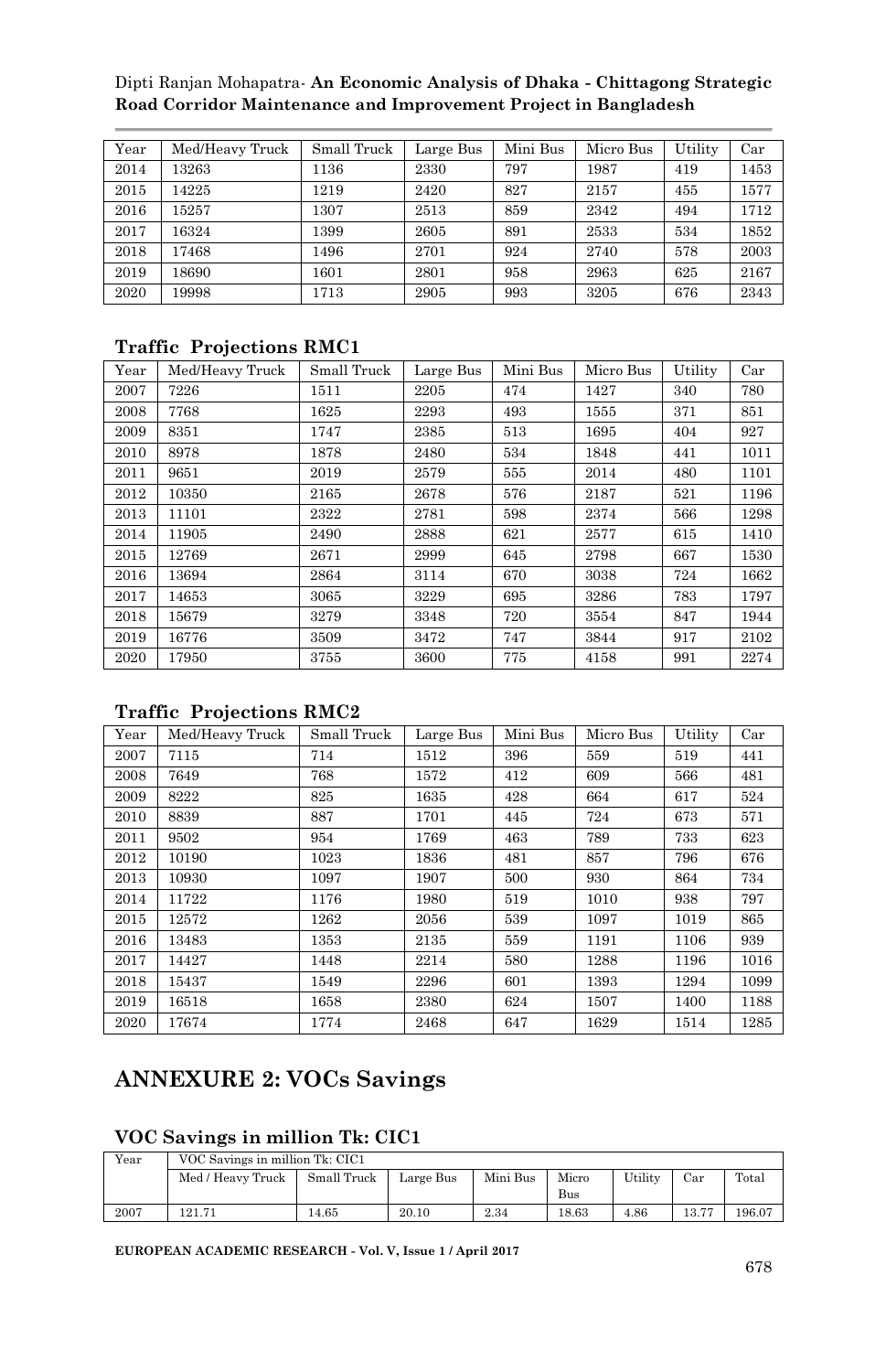|      | 139.59 |       |       |      |       |       |       |        |
|------|--------|-------|-------|------|-------|-------|-------|--------|
| 2008 |        | 16.81 | 22.30 | 2.60 | 21.66 | 5.66  | 16.03 | 224.66 |
| 2009 | 159.45 | 19.20 | 24.65 | 2.88 | 25.09 | 6.55  | 18.55 | 256.36 |
| 2010 | 181.48 | 21.85 | 27.14 | 3.17 | 28.96 | 7.57  | 21.42 | 291.59 |
| 2011 | 205.90 | 24.80 | 29.78 | 3.48 | 33.31 | 8.69  | 24.62 | 330.58 |
| 2012 | 232.43 | 27.99 | 32.55 | 3.80 | 38.07 | 9.93  | 28.15 | 372.92 |
| 2013 | 261.76 | 31.52 | 35.49 | 4.14 | 43.40 | 11.33 | 32.08 | 419.72 |
| 2014 | 294.11 | 35.41 | 38.62 | 4.50 | 49.35 | 12.89 | 36.51 | 471.41 |
| 2015 | 329.85 | 39.72 | 41.93 | 4.89 | 56.03 | 14.62 | 41.43 | 528.48 |
| 2016 | 369.22 | 44.45 | 45.45 | 5.30 | 63.50 | 16.57 | 46.97 | 591.47 |
| 2017 | 411.68 | 49.57 | 49.11 | 5.73 | 71.57 | 18.67 | 52.92 | 659.25 |
| 2018 | 458.32 | 55.18 | 52.97 | 6.18 | 80.54 | 21.01 | 59.56 | 733.76 |

#### **VOC Savings in million Tk: CIC2**

| Year | VOC Savings in million Tk: CIC2 |             |           |          |           |         |       |        |
|------|---------------------------------|-------------|-----------|----------|-----------|---------|-------|--------|
|      | Med / Heavy Truck               | Small Truck | Large Bus | Mini Bus | Micro Bus | Utility | Car   | Total  |
| 2007 | 58.90                           | 3.40        | 6.78      | 0.96     | 3.59      | 3.65    | 3.83  | 81.10  |
| 2008 | 67.56                           | 3.91        | 7.52      | 1.07     | 4.17      | 4.24    | 4.45  | 92.91  |
| 2009 | 77.16                           | 4.46        | 8.31      | 1.18     | 4.83      | 4.91    | 5.15  | 106.00 |
| 2010 | 87.82                           | 5.07        | 9.15      | 1.30     | 5.58      | 5.67    | 5.95  | 120.53 |
| 2011 | 99.64                           | 5.76        | 10.04     | 1.43     | 6.41      | 6.52    | 6.85  | 136.65 |
| 2012 | 112.47                          | 6.50        | 10.97     | 1.56     | 7.33      | 7.46    | 7.82  | 154.11 |
| 2013 | 126.67                          | 7.32        | 11.96     | 1.70     | 8.36      | 8.50    | 8.92  | 173.43 |
| 2014 | 142.33                          | 8.22        | 13.01     | 1.85     | 9.51      | 9.67    | 10.14 | 194.73 |
| 2015 | 159.62                          | 9.22        | 14.13     | 2.01     | 10.80     | 10.98   | 11.51 | 218.27 |
| 2016 | 178.68                          | 10.32       | 15.31     | 2.17     | 12.24     | 12.44   | 13.04 | 244.21 |
| 2017 | 199.22                          | 11.51       | 16.55     | 2.35     | 13.79     | 14.02   | 14.71 | 272.14 |
| 2018 | 221.79                          | 12.81       | 17.86     | 2.53     | 15.52     | 15.78   | 16.55 | 302.83 |

### **VOC Savings in million Tk: CIC3**

| Year | VOC Savings in million Tk: CIC3 |             |           |          |           |         |       |        |  |
|------|---------------------------------|-------------|-----------|----------|-----------|---------|-------|--------|--|
|      | Med / Heavy                     | Small Truck | Large Bus | Mini Bus | Micro Bus | Utility | Car   | Total  |  |
|      | Truck                           |             |           |          |           |         |       |        |  |
| 2007 | 58.85                           | 2.90        | 7.04      | 1.30     | 6.23      | 1.44    | 6.16  | 83.93  |  |
| 2008 | 67.50                           | 3.33        | 7.81      | 1.45     | 7.25      | 1.67    | 7.16  | 96.16  |  |
| 2009 | 77.09                           | 3.80        | 8.63      | 1.60     | 8.40      | 1.94    | 8.29  | 109.75 |  |
| 2010 | 87.74                           | 4.33        | 9.50      | 1.76     | 9.68      | 2.23    | 9.57  | 124.82 |  |
| 2011 | 99.55                           | 4.91        | 10.43     | 1.94     | 11.15     | 2.57    | 11.01 | 141.55 |  |
| 2012 | 112.37                          | 5.54        | 11.40     | 2.11     | 12.74     | 2.94    | 12.58 | 159.70 |  |
| 2013 | 126.56                          | 6.24        | 12.43     | 2.30     | 14.52     | 3.35    | 14.35 | 179.76 |  |
| 2014 | 142.19                          | 7.01        | 13.52     | 2.51     | 16.51     | 3.81    | 16.33 | 201.89 |  |
| 2015 | 159.47                          | 7.87        | 14.68     | 2.72     | 18.75     | 4.33    | 18.53 | 226.34 |  |
| 2016 | 178.52                          | 8.80        | 15.92     | 2.95     | 21.24     | 4.91    | 21.00 | 253.33 |  |
| 2017 | 199.03                          | 9.82        | 17.19     | 3.19     | 23.94     | 5.53    | 23.67 | 282.36 |  |
| 2018 | 221.59                          | 10.93       | 18.55     | 3.44     | 26.95     | 6.22    | 26.63 | 314.30 |  |

### **VOC Savings in million Tk: RMC1**

| Year | VOC Savings in million Tk: RMC1 |             |           |          |       |         |      |        |
|------|---------------------------------|-------------|-----------|----------|-------|---------|------|--------|
|      | Med / Heavy                     | Small Truck | Large Bus | Mini Bus | Micro | Utility | Car  | Total  |
|      | Truck                           |             |           |          | Bus   |         |      |        |
| 2007 | 49.46                           | 5.95        | 8.17      | 0.95     | 7.57  | 1.97    | 5.60 | 79.68  |
| 2008 | 54.01                           | 6.50        | 8.63      | 1.01     | 8.38  | 2.19    | 6.20 | 86.92  |
| 2009 | 58.86                           | 7.09        | 9.10      | 1.06     | 9.26  | 2.42    | 6.85 | 94.64  |
| 2010 | 64.07                           | 7.72        | 9.58      | 1.12     | 10.22 | 2.67    | 7.56 | 102.94 |
| 2011 | 69.65                           | 8.39        | 10.07     | 1.18     | 11.27 | 2.94    | 8.33 | 111.83 |
| 2012 | 75.46                           | 9.09        | 10.57     | 1.23     | 12.36 | 3.22    | 9.14 | 121.08 |